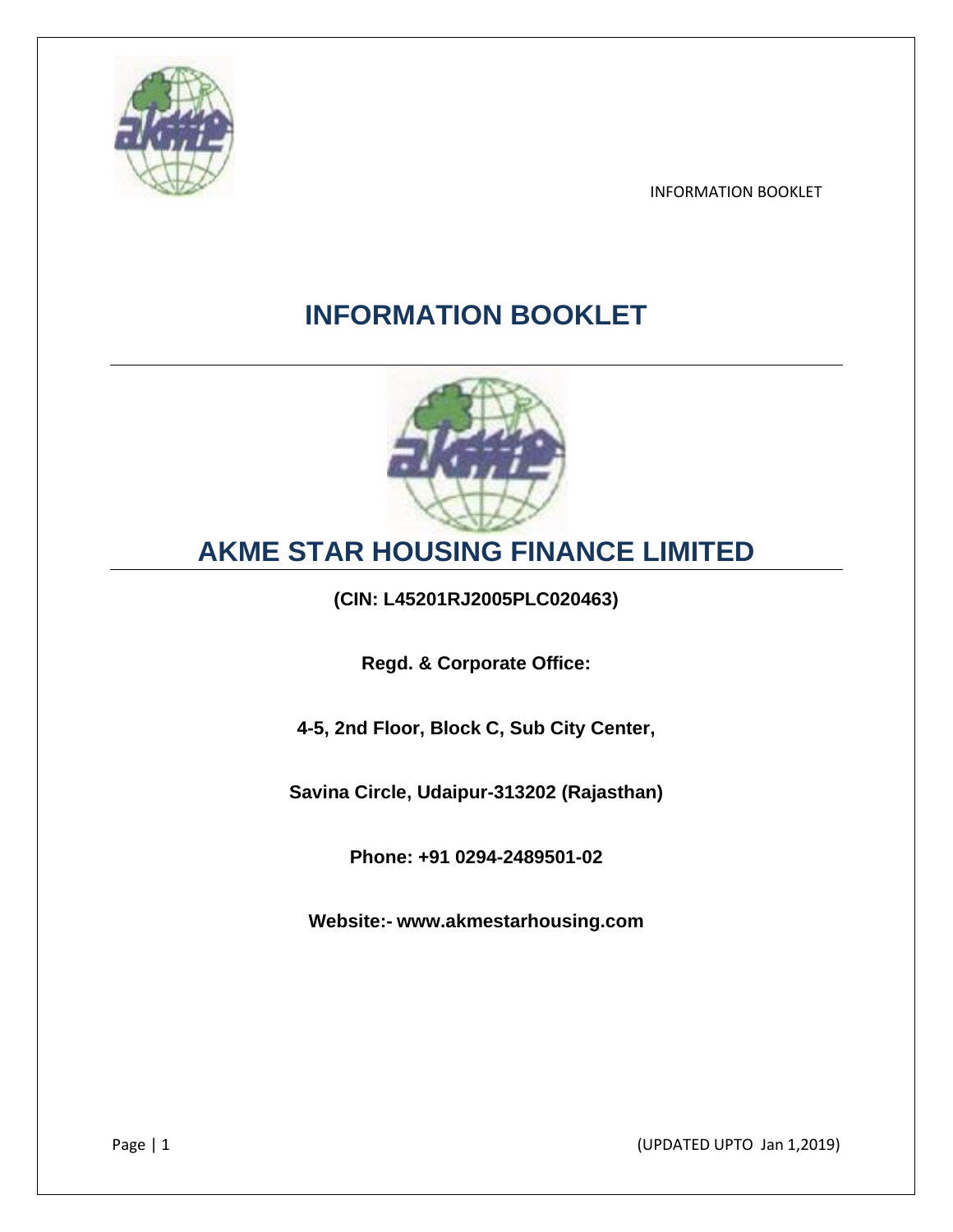

# **CONTENTS:-**

| Sr. No       | <b>Information Mentioned</b>                                                                            | <b>Pages</b> |
|--------------|---------------------------------------------------------------------------------------------------------|--------------|
| A            | List of Products Offered by the company                                                                 | $3 - 3$      |
| В            | <b>Customer Service Information :-</b><br>i) Key Interest rate on Loans.<br>ii) Types of Charges/ Fees. | $3 - 3$      |
| $\mathbf{C}$ | <b>Service Charges</b>                                                                                  | $4 - 5$      |
| D            | <b>Grievance Redressal</b>                                                                              | $6-6$        |
| Е            | <b>Customer Service Information</b>                                                                     | $7 - 7$      |
| F            | Other services provided                                                                                 | $7 - 7$      |
| G            | <b>Time Norms for Common Transactions</b>                                                               | $7 - 7$      |
| H.           | Policy On "Know Your Customer" And "Anti-Money<br><b>Laundering Measures"</b>                           | $8 - 18$     |
| п            | <b>Fair Practice Code</b>                                                                               | 19-25        |
| J            | <b>National Housing Bank (Certificate of Registration)</b>                                              | 26-26        |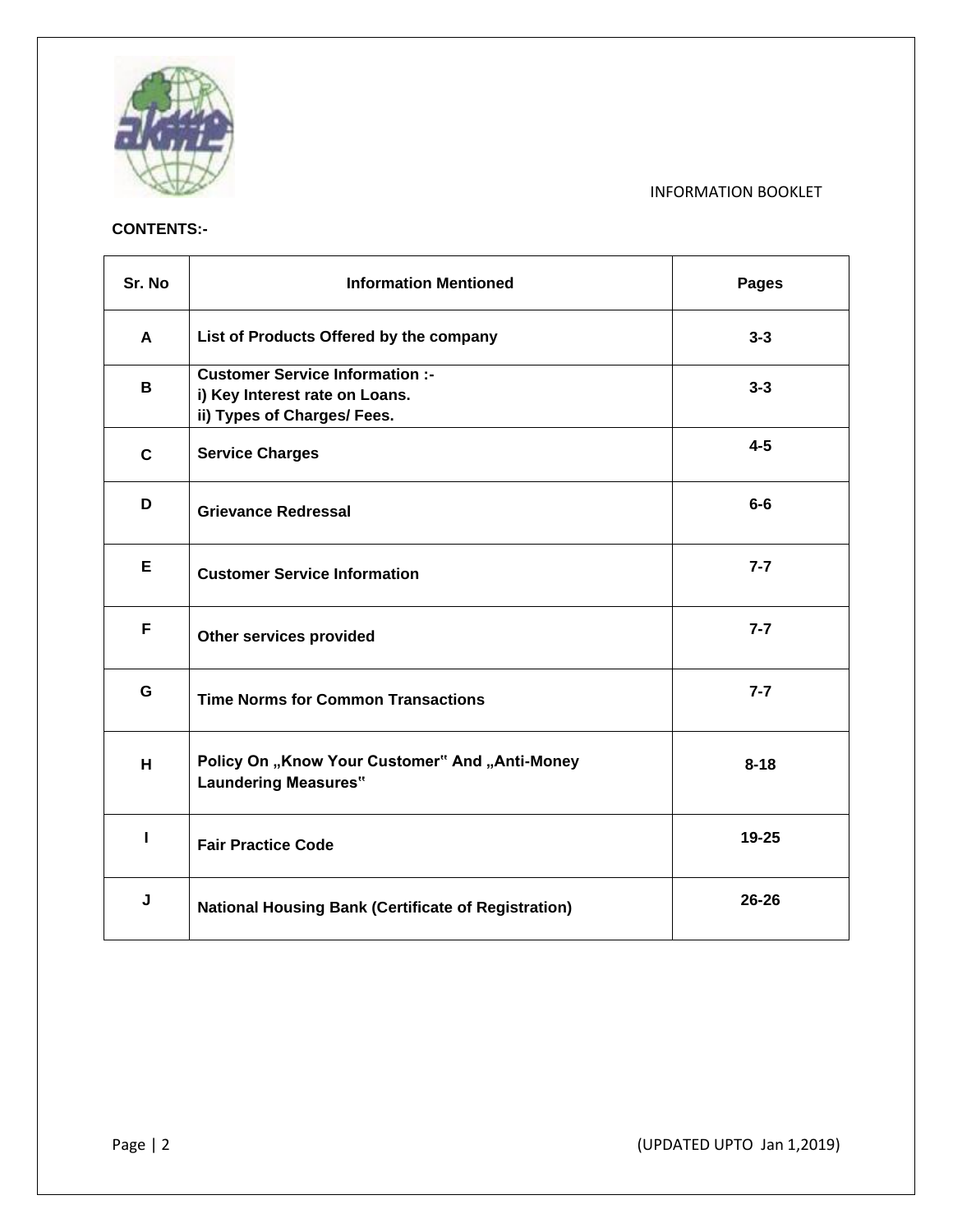

# **A. LIST OF PRODUCTS OFFERED BY THE COMPANY:-**

- I. HOUSE PURCHASE LOAN
- II. HOUSE CONSTRUCTION LOAN
- III. HOUSE REPAIR, RENOVATION AND EXTENSION LOAN
- IV. PLOT CUM CONSTRUCTION LOAN
- V. TOP-UP LOAN AND;
- VI. OTHER LOANS

# **B. CUSTOMER SERVICE INFORMATION:**

## **I. Key Interest Rates on loans offered:-**

| <b>Products Offered</b>                | <b>Interest Rates Range (Per</b><br>annum) Fixed Rate* (%) |
|----------------------------------------|------------------------------------------------------------|
| <b>HOUSE PURCHASE LOAN</b>             | 15 to 24                                                   |
| <b>HOUSE CONSTRUCTION LOAN</b>         | 15 to 24                                                   |
| HOUSE REPAIR, RENOVATION AND EXTENSION | 15 to 24                                                   |
| LOAN                                   |                                                            |
| PLOT CUM CONSTRUCTION LOAN             | 15 to 24                                                   |
| <b>TOP-UP LOAN</b>                     | 15 to 24                                                   |
| <b>OTHER LOANS</b>                     | 15 to 24                                                   |

#### **\* The above card/standard rate of interest, may have some changes base on the profile of customer/property paper with the appropriate approvals**

## **II. Types of Charges/ fees:-**

| <b>Processing Charges</b> | 2% + GST (on the sanctioned value) to be collected before disbursement or<br>deducted from first disbursement. |
|---------------------------|----------------------------------------------------------------------------------------------------------------|
| <b>Service Charges</b>    | As per Clause C of the booklet                                                                                 |

## **C. SERVICE CHARGES:-**

# **List of Customer service charges pertaining to the Loan are as follows:-**

| <b>UPFRONT CHARGES (CHARGES BEFORE DISBURSEMENT)</b> |                                                          |  |  |
|------------------------------------------------------|----------------------------------------------------------|--|--|
| <b>Processing Charges</b>                            | 2% + GST (on the sanctioned value) to be collected       |  |  |
|                                                      | before disbursement or deducted from first disbursement. |  |  |
| Non postal stamp/ stamp duty                         | As applicable law of the state                           |  |  |
| Non-encumbrance Certificate/ Search report           | As per actual                                            |  |  |
| Valuation/Technical Fee                              | Rs. 2000/- + GST                                         |  |  |
| CERSAI : At the time of Disbursement:                | Rs. 300/- + GST (for loans>5 Lacs) and;                  |  |  |
| <b>Creation of Charge</b>                            | Rs.300/- + GST (for loans<5 lacs) or as per the charges  |  |  |

## Page | 3 (UPDATED UPTO Jan 1,2019)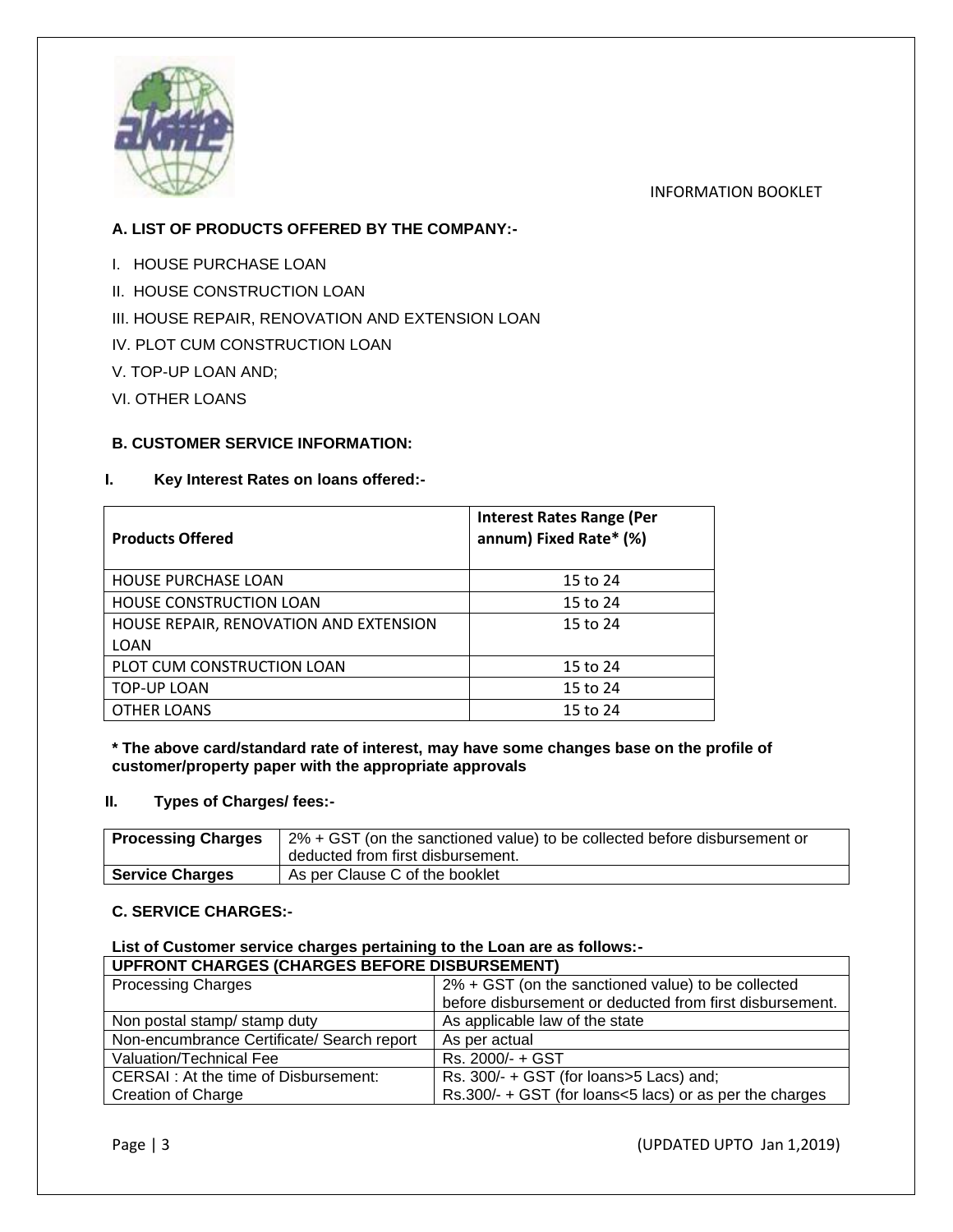

|                                                                       | levied by CERSAI                                                                                     |
|-----------------------------------------------------------------------|------------------------------------------------------------------------------------------------------|
| Post Disbursement Document (PDD) Charges                              | 0.20% of Loan Amount                                                                                 |
| <b>CUSTOMER SERVICE CHARGES:</b>                                      |                                                                                                      |
| CERSAI : At the time of modification of                               | Rs. 100/- + GST (for loans>5 Lacs) and;                                                              |
| charge (in case of top up)                                            | Rs. 50/- + GST (for loans<5 lacs) or as per the charges                                              |
|                                                                       | levied by CERSAI                                                                                     |
|                                                                       | Part- Prepayment / Foreclosure of Home Loan on<br>Variable/ Floating rate of Interest: No prepayment |
|                                                                       | Charges.                                                                                             |
|                                                                       | Part- Prepayment/ Foreclosure of Home Loan on fixed                                                  |
|                                                                       | rate of interest: No prepayment charges, if loan is                                                  |
|                                                                       | foreclosed through own source.                                                                       |
|                                                                       | However if the payment is made by borrowing from a                                                   |
| <b>Prepayment Charges</b>                                             | bank/HFC/NBFC and/ or a Financial institution, The                                                   |
|                                                                       | prepayment Charges are as follows:                                                                   |
|                                                                       | 1. 3%+ GST as applicable in Pre- closure Charges would                                               |
|                                                                       | be levied on principle o/s & all part prepayments done in                                            |
|                                                                       | case loan is closed within 12 months of the first<br>Disbursement.                                   |
|                                                                       | 2. 2% + GST as applicable in pre-closure charges would                                               |
|                                                                       | be levied on principle o/s & all part prepayments done in                                            |
|                                                                       | last 12 months in case loan is closed after 12 months of                                             |
|                                                                       | the first disbursement.                                                                              |
| Cheque/ ECS/ACH bounce charges (Per                                   | Cheque return charge of INR 500/-+ GST as applicable                                                 |
| instrument/ Transaction)                                              | per instrument is payable in case of a dishonored cheque                                             |
|                                                                       | or ECS or ACH                                                                                        |
| Late Payment Interest                                                 | 3% Per month compound for no. of days delayed in                                                     |
|                                                                       | <b>EMI/PEMI</b> payment                                                                              |
| Duplicate No dues Certificate                                         | Rs. 500/-+ GST                                                                                       |
| Copy of property Papers<br><b>Charges for Missed Due Date</b>         | Rs. 500/- + GST<br>Rs. 200/- + GST                                                                   |
| <b>Document Retrieval Charges</b>                                     | Rs. 500/- plus applicable taxes(GST) and/or other                                                    |
|                                                                       | statutory levies                                                                                     |
| <b>Cancellation Charges / Fees</b>                                    | 1. If request received within 7 days of the disbursement:                                            |
|                                                                       | only Rs 1000/- + GST (cancellation Charges).                                                         |
|                                                                       | 2. If request received after 7 days of the Disbursement:                                             |
|                                                                       | Rs 1000/- + GST (cancellation Charges) & PEMI till the                                               |
|                                                                       | cancellation request.                                                                                |
| Duplicate Annual Account Statement,<br><b>Provisional Certificate</b> | Rs. 500/- + GST                                                                                      |
| Loan Prepayment / Closure (fully) statement /                         | Rs. 500/- + GST                                                                                      |
| SOA/ repayment Schedule Charges                                       |                                                                                                      |
| Each Personal Visit to customer's Place for                           | Rs. 250/- per visit plus applicable GST                                                              |
| collection of Dues                                                    |                                                                                                      |
| Disbursement Cheque Cancelation & Re-                                 | Rs. 1000/- + GST (cancellation charges) & PEMI will be                                               |
| issuance                                                              | charged                                                                                              |
| Cheque/ ECS Swapping charges (per set)                                |                                                                                                      |
| PDC to PDC<br>PDC to ECS                                              | Rs. 1000/- + GST                                                                                     |
| ECS to ECS                                                            | NIL<br>Rs. 1000/- + GST                                                                              |
|                                                                       |                                                                                                      |

Page | 4 (UPDATED UPTO Jan 1,2019)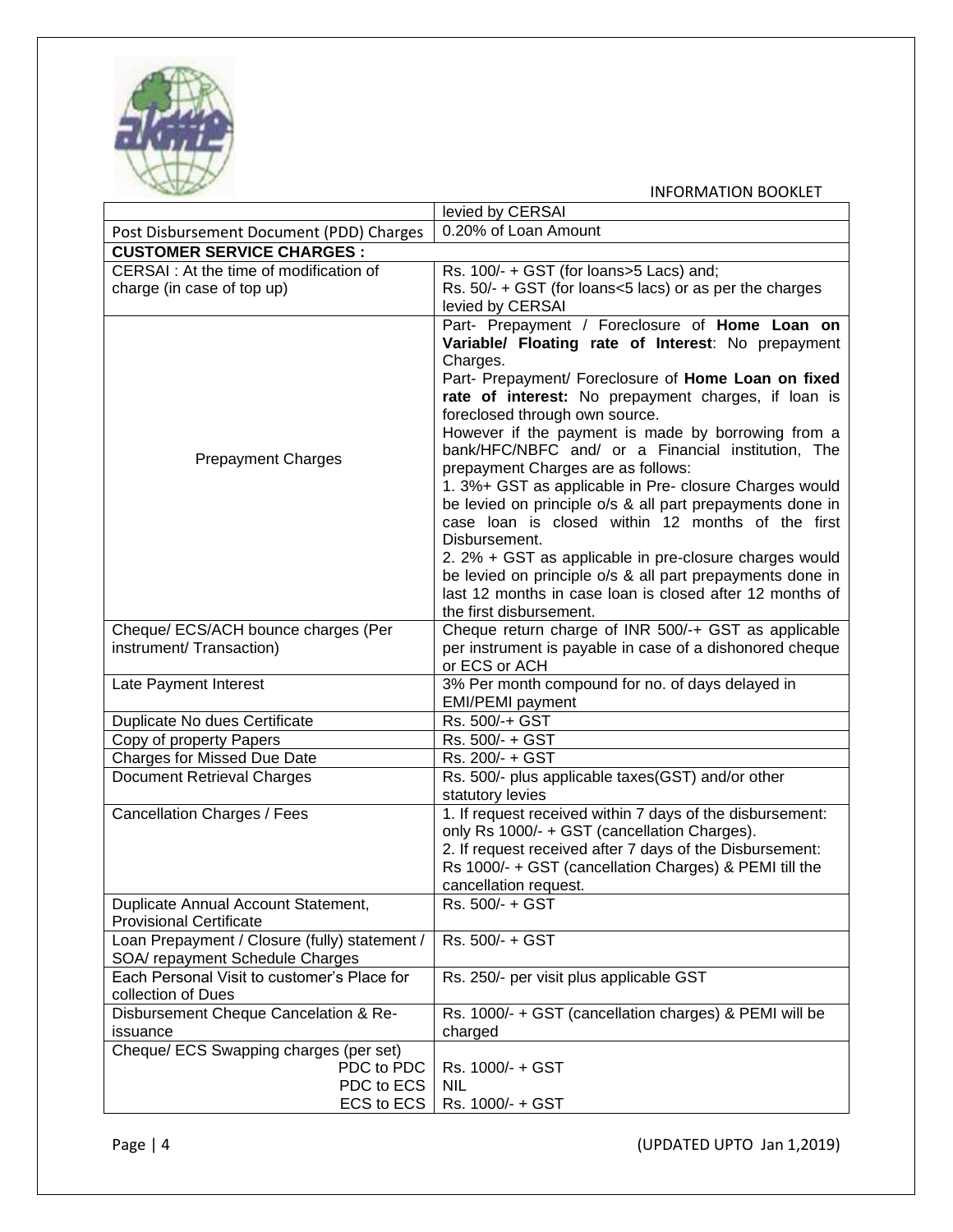

|                                           |            | ECS to PDC   Rs. 1000/- + GST                                     |  |
|-------------------------------------------|------------|-------------------------------------------------------------------|--|
| <b>Complaint Handling Charges</b>         |            | <b>NIL</b>                                                        |  |
|                                           |            |                                                                   |  |
| <b>CHARGES AT THE TIME OF FORECLOSURE</b> |            |                                                                   |  |
| Cash collection Charges (only FC)         |            | Rs. 5/- of cash collection for Rs. 1000 + GST                     |  |
| CERSAI : At the time of Loan              | <b>NIL</b> |                                                                   |  |
| Closure :- Satisfaction of Charge         |            |                                                                   |  |
| (Removal of Lien)                         |            |                                                                   |  |
| Document Custodian Fees                   |            | Rs. 500/- + GST Per Month (Chargeable after 30 days of closure of |  |
|                                           |            | the Loan Account)                                                 |  |

#### **D. GRIEVANCE REDRESSAL:-**

At AKME STAR HOUSING FINANCE LIMITED , we believe in providing the best of services to our customers. We provide customers with easy access to information, products and services, as well as the means to get their grievances redressed.

#### **Step1:**

Please visit to the nearest AKME STAR HOUSING FINANCE LIMITED Branch and submit your complaints/grievance get your complaint logged in the "Complaint & Grievance Register" maintained at the branches (During the working hours from 10:300 A.M to 5:30 P.M). We will respond to your complaint within 15 working days.

#### **Step 2**:

If you are still not satisfied with the resolution you receive, or you don't receive any response within 15 working days you can write, mail or call to the Nodal Officer of the company:-

Mr. Ashish Kothari (Nodal Officer) AKME STAR HOUSING FINANCE LIMITED 4-5, C Block, Sub City Center, Savina Circle, Udaipur-313002 E-Mail ID: [ashfl.operation@gmail.com](mailto:ashfl.operation@gmail.com) Office: +91 0294-2489501-02 Mob:+91 9214452690 After examining the matter, we shall send the customer our final response or explain why it needs more time to respond and shall endeavor to do so within 15 working days

#### **Step 3**:

If your compliant still remains unresolved, you may directly approach the regulatory authority of Housing Finance Companies, National Housing Bank for redressal of your complaints at below address:

#### **National Housing Bank,**

**Department of Regulation and Supervision,** (Complaint Redressal Cell)

4th Floor, Core- 5A, India Habitat Centre,

Lodhi Road, New Delhi – 110 003

The complainant can also approach the Complaint Redressal Cell by lodging its complaint at the link https://grids.nhbonline.org.in.

Page | 5 (UPDATED UPTO Jan 1,2019)

INFORMATION BOOKLET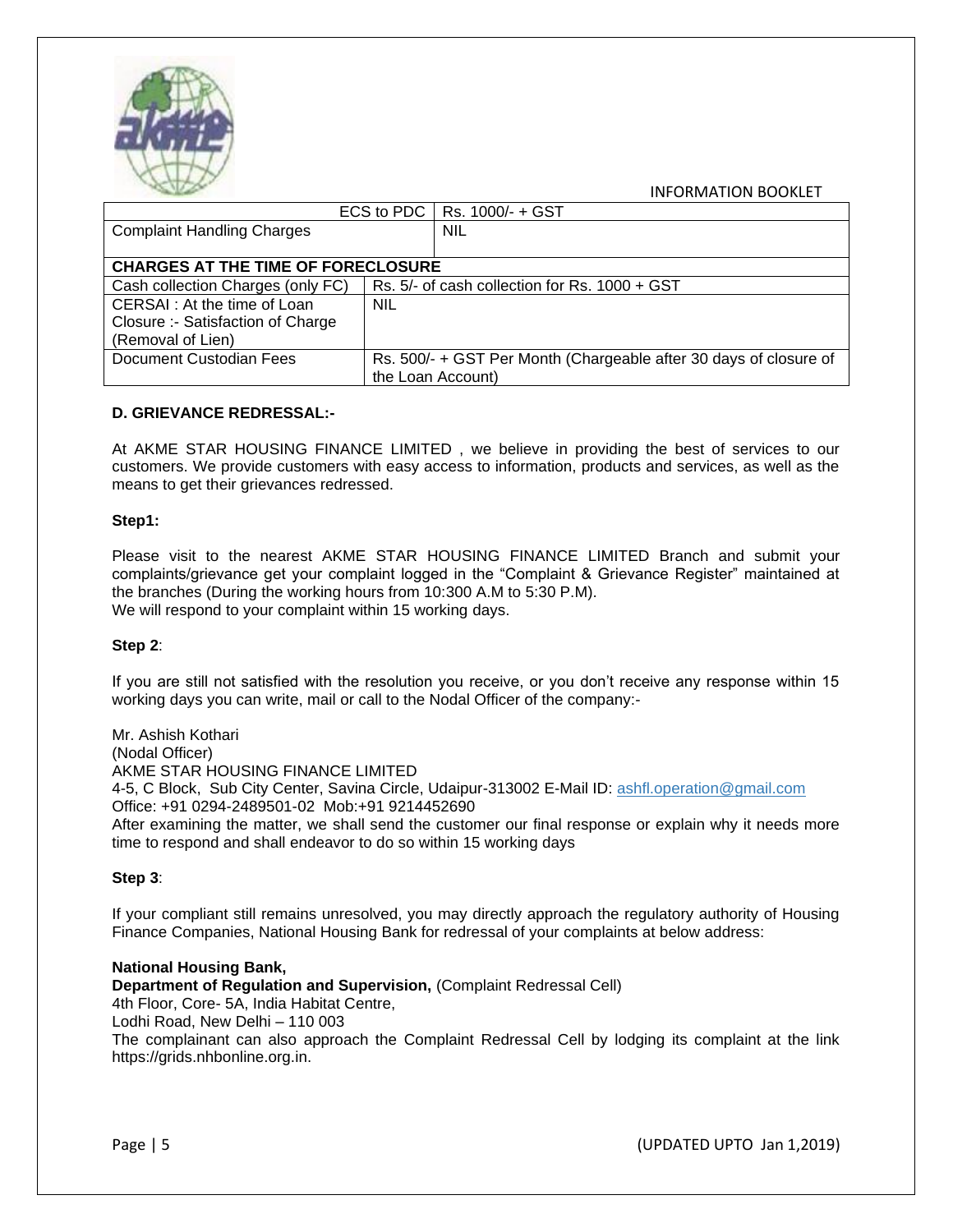

# **E. CUSTOMER SERVICE INFORMATION**

• For any query and information you can connect the company through below modes between the Working Hours from 10:30 AM to 5:30 PM.

- ➢ Contact to the Branch Manager of the Branch nearby you
- ➢ Call to our Customer Care: +91 0294-2489501-02
- You can also write to us at [ashfl.operation@gmail.com](mailto:ashfl.operation@gmail.com)

## **F. OTHER SERVICES PROVIDED:-**

Company provides No other Services other than has been loan offered in Clause A of the booklet in its ordinary Course of Business.

## **G. TIME NORMS FOR COMMON TRANSACTIONS:**

#### **The following norms are indicative Standard time norms for various common Transactions:-**

| Sr. No | <b>Transactions</b>                                | <b>Time Norms</b>      |
|--------|----------------------------------------------------|------------------------|
|        | Loan Account Statement                             | Within 3 working days  |
|        | Photocopy of the title documents                   | Within 15 working days |
| 3      | Cash Receipt of EMI                                | Over the counter       |
|        | Foreclosure of Loan                                | Within 7 working days  |
|        | Return of Original document on closure of the loan | Within 15 working days |
|        | No Objection Certificate                           | Within 15 working days |

## **H. POLICY ON "KNOW YOUR CUSTOMER" AND "ANTI-MONEY LAUNDERING MEASURES":**

## **INTRODUCTION**

The "Know Your Customer" (KYC) guidelines issued by the National Housing Bank aims at preventing the Housing Finance Companies (HFCs) from being used intentionally or unintentionally by criminal elements for committing financial frauds, transferring or deposits of funds derived from criminal activity or for financing terrorism. Accordingly, the Company had prepared the policy on "Know Your Customer and Anti-Money Laundering Measures" which was applicable to all the Branches and duly complied with by all the Branch Managers, frontline staff, compliance staff and the staff dealing with the customers. The guideline being dynamic in nature was reviewed by National Housing Bank in light of subsequent developments including amendments in the Prevention of Money Laundering Act & Rules. As a consequence, the revised and amended Guidelines on "Know Your Customer" and "Anti Money Laundering Measures" have been provided for necessary approval and adoption. This amended policy document is in accordance with various guidelines issued by the National Housing Bank as also by our Company for proper identification of an account holder/ customer and for scrutiny/ monitoring of large value cash transaction or transaction of a suspicious nature.

## 1. **OBJECTIVES OF KYC AND AML POLICY**

- I. To lay down explicit criteria for acceptance of customers.
- II. To establish procedures to verify the bona-fide identification of individuals/ non individuals customers.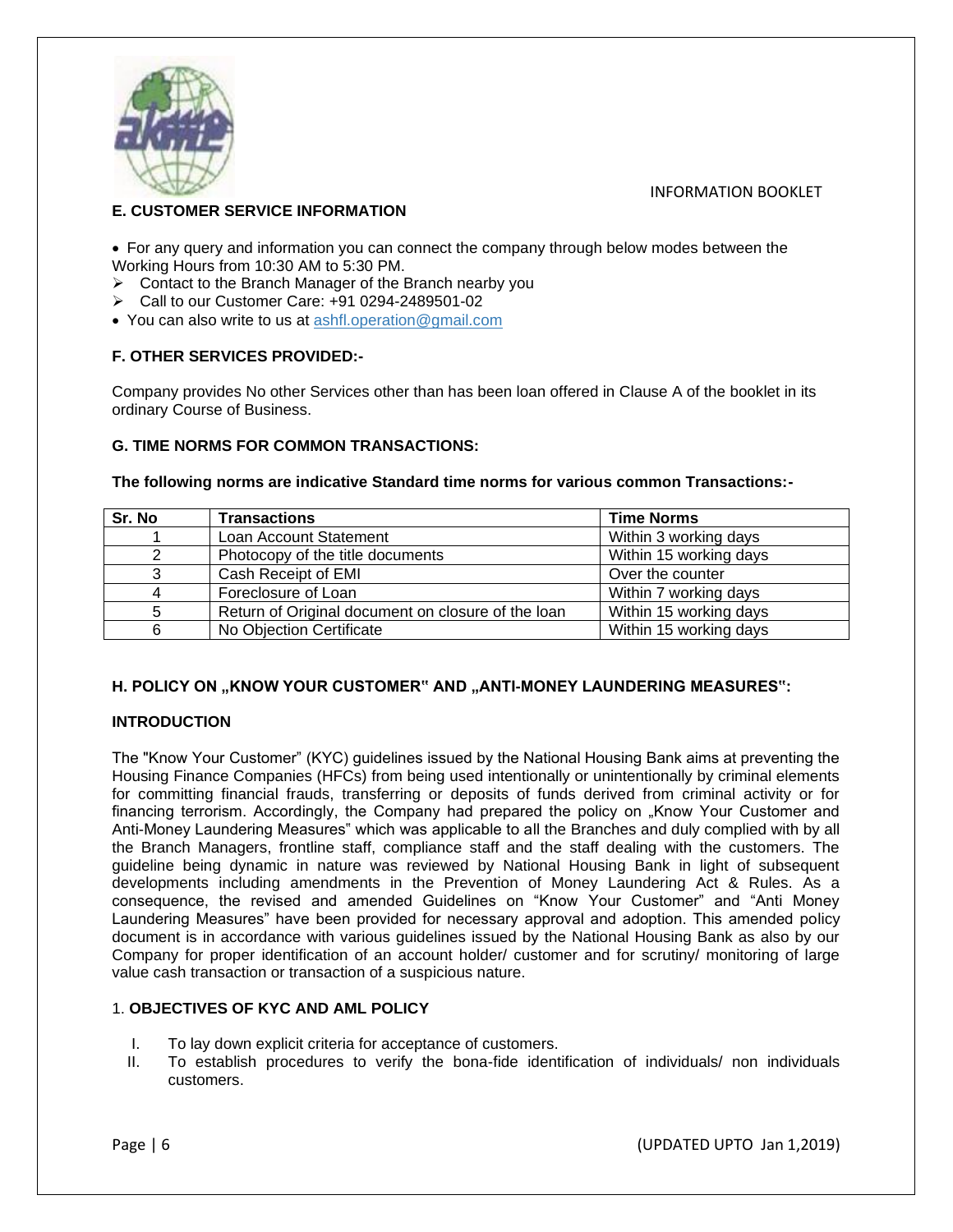

- III. To establish processes and procedures to monitor high value cash transactions and /or transactions of suspicious nature.
- IV. To develop measures for conducting due diligence in respect of customers and reporting of such transactions.
- V. To manage the risk.

# 2. **DEFINITION OF CUSTOMER**

For the purpose of KYC policy, a **"Customer"** will be defined as :

- I. A person or entity that maintains an account and/or has a business relationship with the Company.
- II. One on whose behalf the account is maintained (i.e. the beneficial owner);
- III. Beneficiaries of transactions conducted by professional intermediaries such as Stock Brokers, Chartered Accountants, Company Secretaries, Solicitors etc. as permitted under the law, and
- IV. Any person or entity connected with a financial transaction which can pose significant reputation or other risks to the Company, say a wire transfer or issue of a high value demand draft as a single transaction.

## **3. CUSTOMER ACCEPTANCE POLICY (CAP)**

The Company will have to ensure that elaborate standard procedures are in place on the following aspects of customer relationships in HFCs.

- I. No account is opened in anonymous or fictitious/benami name(s)
- II. Obtaining comprehensive information depending on the perceived risk and in accordance with the guidelines issued by the National Housing Bank regarding new customers at the initial stage
- III. Ascertaining the volume of turnover, social and financial status, etc. to enable categorization of customers into low, medium and high risk
- IV. Collecting information and documents in respect of different categories of customers depending on perceived risk and keeping in mind the requirements of The Prevention of Money Laundering Act (PML Act), 2002 and guidelines issued from time to time. The Company may apply enhanced due diligence measures based on the risk assessment, thereby requiring intensive "due diligence" for higher risk customers, especially those for whom the sources of funds are not clear.

Examples of customers requiring higher due diligence may include :

- a) non-resident customers,
- b) high net worth individuals,
- c) trusts, charities, NGOs and organizations receiving donations,
- d) companies having close family shareholding or beneficial ownership,
- e) firms with 'sleeping partners',
- f) politically exposed persons (PEPs) of foreign origin,
- g) non-face to face customers, and
- h) Those with dubious reputation as per public information available, etc.
- v. Taking appropriate steps to verify the identity and /or obtain documents required as per the risk categorization. The Company must refuse to open an account where the prospective customer does not co-operate with the Company in obtaining these details or where the Company is not sure about the reliability of the data furnished by the prospective customer.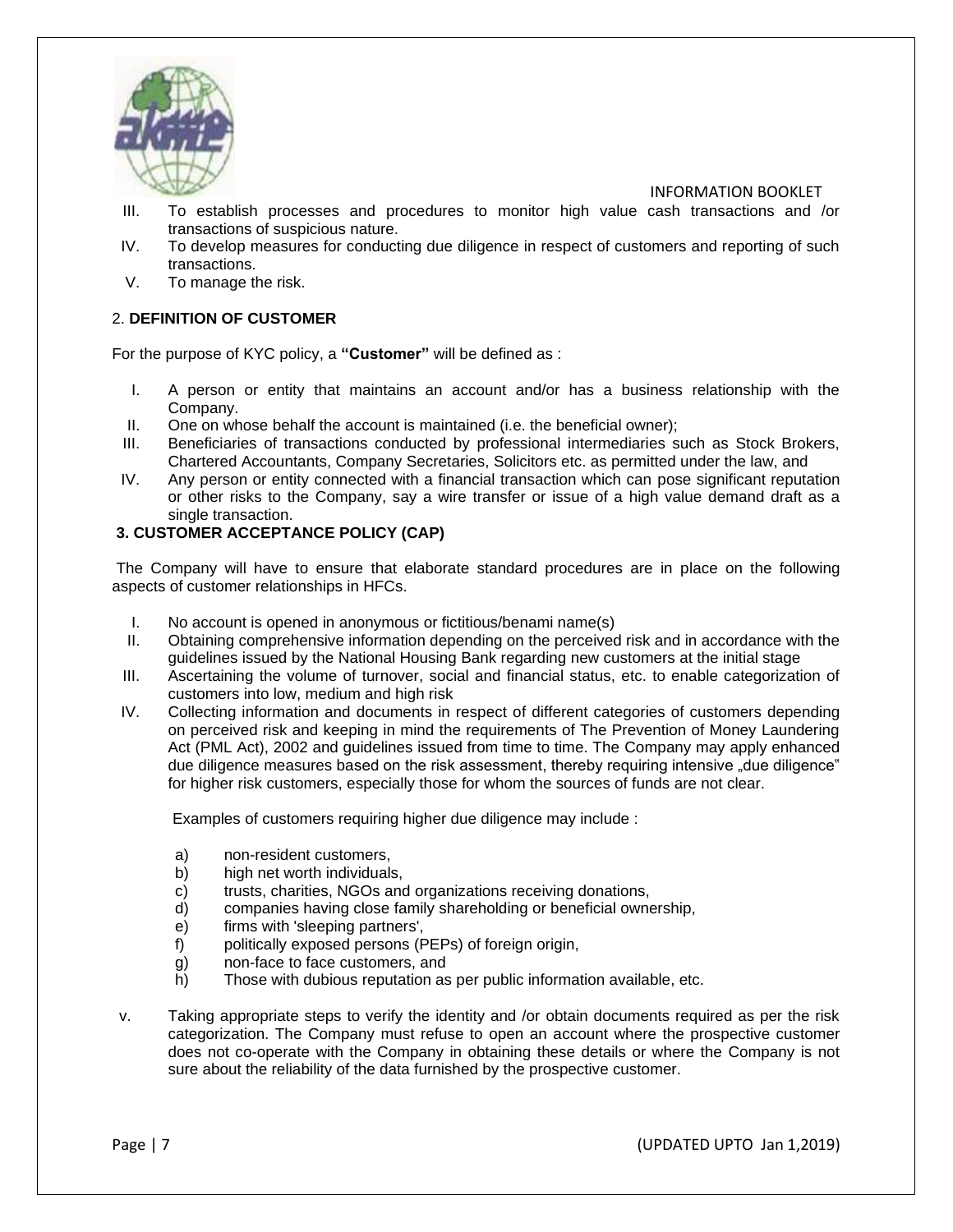

- vi. Taking adequate steps to ensure that the identity of the customer does not match with any person with known criminal background or with banned entities such as individual terrorists or terrorist organizations, etc.
- vii. Preparation of a profile for new and existing customers based on risk categorization. The customer profile must contain information relating to the customer's identity, social/financial status, nature of business activity, information about his clients" business and their location, etc. The nature and extent of due diligence will depend on the risk perceived by the company. However, the seeking of such information must not be intrusive and the Company must not use such confidential information cross selling or any other purposes.
- viii. ensuring that circumstance in which a customer is permitted to act on behalf of another person / entity will be clearly spelt out in conformity with the established law and practice of housing sector as there could be occasions when an account is operated by a mandate holder or where an account is opened by an intermediary in the fiduciary capacity.
- ix. If the Company is unable to apply appropriate KYC measures due to non-furnishing of information and /or non-cooperation by the customer, the company may consider closing the account or terminating the business relationship after issuing due notice to the customer explaining the reasons for taking such a decision. Such decisions need to be taken at a reasonably senior level after consulting the Principal Officer.

The Company will devise a procedure for creating Risk Profiles of their new customers based on risk categorization. The Company will categorize the customers according to the risk perceived to facilitate undertaking due diligence for the purpose of risk categorization. The customer profile will contain amongst others information relating to the customers identity, social/ financial status, nature of business activity, information about the customers clients" business and their location etc. Further, the company will seek information from its customers which is relevant for the loan and is in conformity to the guidelines. The customers profile with the company will remain a confidential document and the information shall not be divulged for cross selling or any other purpose.

**5**. The company shall categorize risk profile of individual customers into **3 (three) basic categories** in order with the profile. The category along with the illustrative example are as below: (i) **Low Risk**

Low Risk individuals are those individuals (other than high net worth) and entities whose identities and sources of wealth can be easily identified and the transactions in whose accounts by and large conform to known profile. Low – risk customers will include

- a. Salaried employees whose salary structures are well defined.
- b. People belonging to lower economic strata of the society whose accounts show small balances and low turnover.
- c. Government departments/ Govt. owned companies regulators and statutory bodies etc.

## (ii) **Medium Risk**

The medium and high risk customers will be categorized on the basis of the customer"s background, nature and location of activity, country of origin, sources of funds and client profile. Medium Risk customers will include

- a. Non- resident customers
- b. high net worth individuals,
- c. trust, charitable organizations, Non Govt. Organization (NGO) and organization receiving donations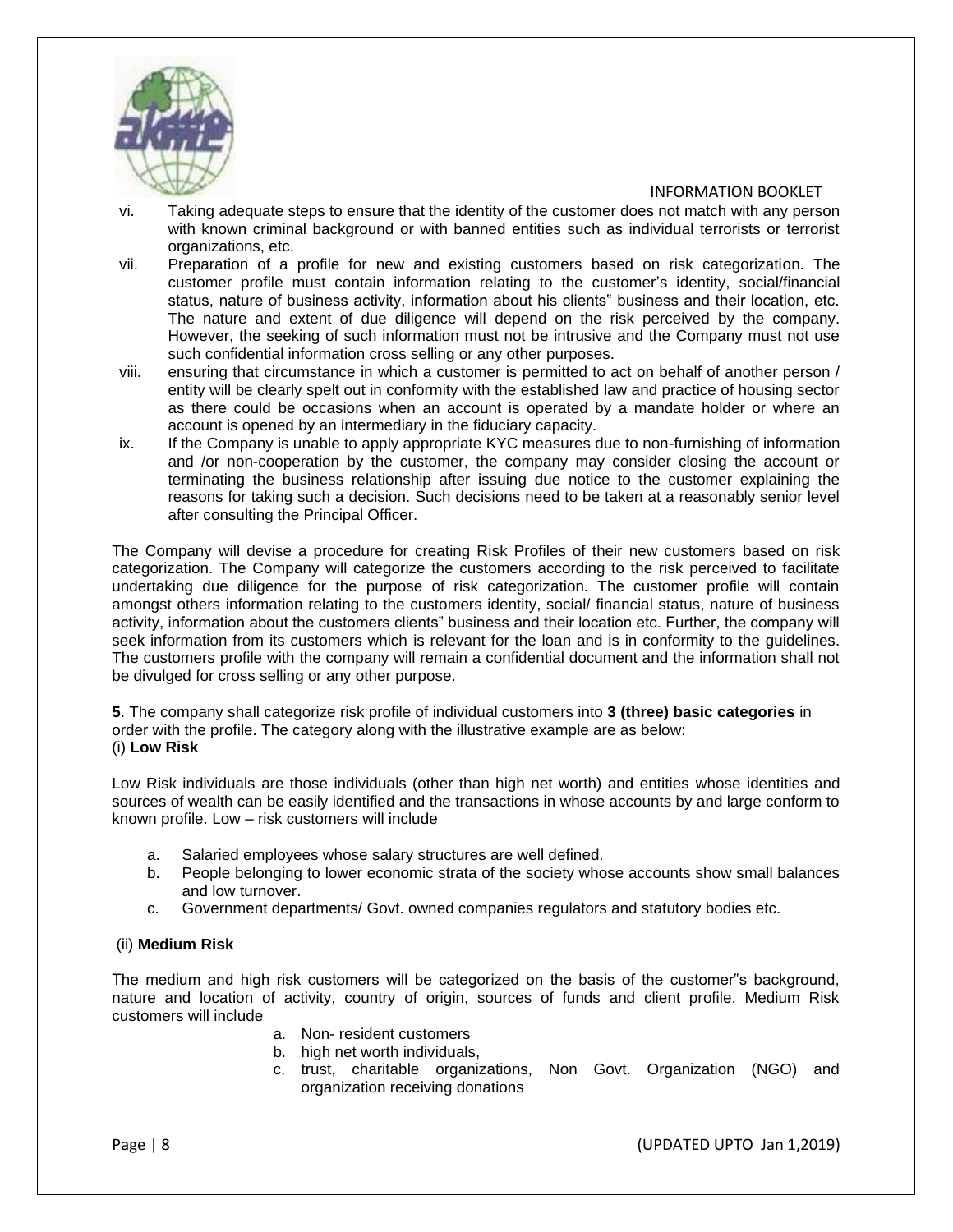

 INFORMATION BOOKLET d. Companies having closed family share holding or beneficial ownership.

## (iii) **High Risk**

High risk customer will typically include

- a. non-resident customers
- b. high net-worth individuals
- c. trusts, charities, NGOs and organizations receiving donations,
- d. companies having close family shareholding or beneficial ownership,
- e. firms with sleeping partners
- f. politically exposed persons (PEPs) of foreign origin
- g. non face to face to customers and
- h. Persons with dubious reputation as per public information available.
- i. Persons whose sources of income are not clear.

The Company will subject accounts of such customers to intensive due diligence

In the event of an existing customer subsequently becoming a PEP, the company will obtain necessary approval of the senior management to continue the business relationship with such person and if in the affirmative than the company to undertake enhanced monitoring at regular period, more descriptively stated in **Annexure - 1.**

The Company must undertake adequate steps to ensure that the implementation of this policy must not become too restrictive and must not result in denial of the Company's services to general public, especially to those, who are financially or socially disadvantaged.

#### **6. CUSTOMER IDENTIFICATION PROCEDURE**

The company shall follow in letter and spirit the guidelines covered under Rule 9 of the Prevention of Money-Laundering (Maintenance of Records of the Nature and Value of Transactions, The Procedure and Manner of Maintaining and Time for Furnishing information and Verification and Maintenance of Records of the Identity of the Clients of the Banking Companies, Financial Institutions and Intermediaries) Rules, 2005 (hereinafter referred to as PML Rules).

Customer identification means identifying the customer and verifying his/her identity by using reliable, independent source documents, data or information to the satisfaction of the company.

The true identity and bonafide of the existing customers and new potential customers opening accounts with the Company and obtaining basic background information would be of paramount importance

The Company will obtain sufficient identification data to verify

- a. the identity of customer
- b. his/her address/location and
- c. his/her recent photograph.

The customer identification will be through an introductory reference from an existing customer with a satisfactorily conducted account or a person known to the Company and on the basis of documents provided by the customer or through staff members knowing the potential customer or any other document from the indicative lists given in **Annexure - 2** for identification and proof of residence.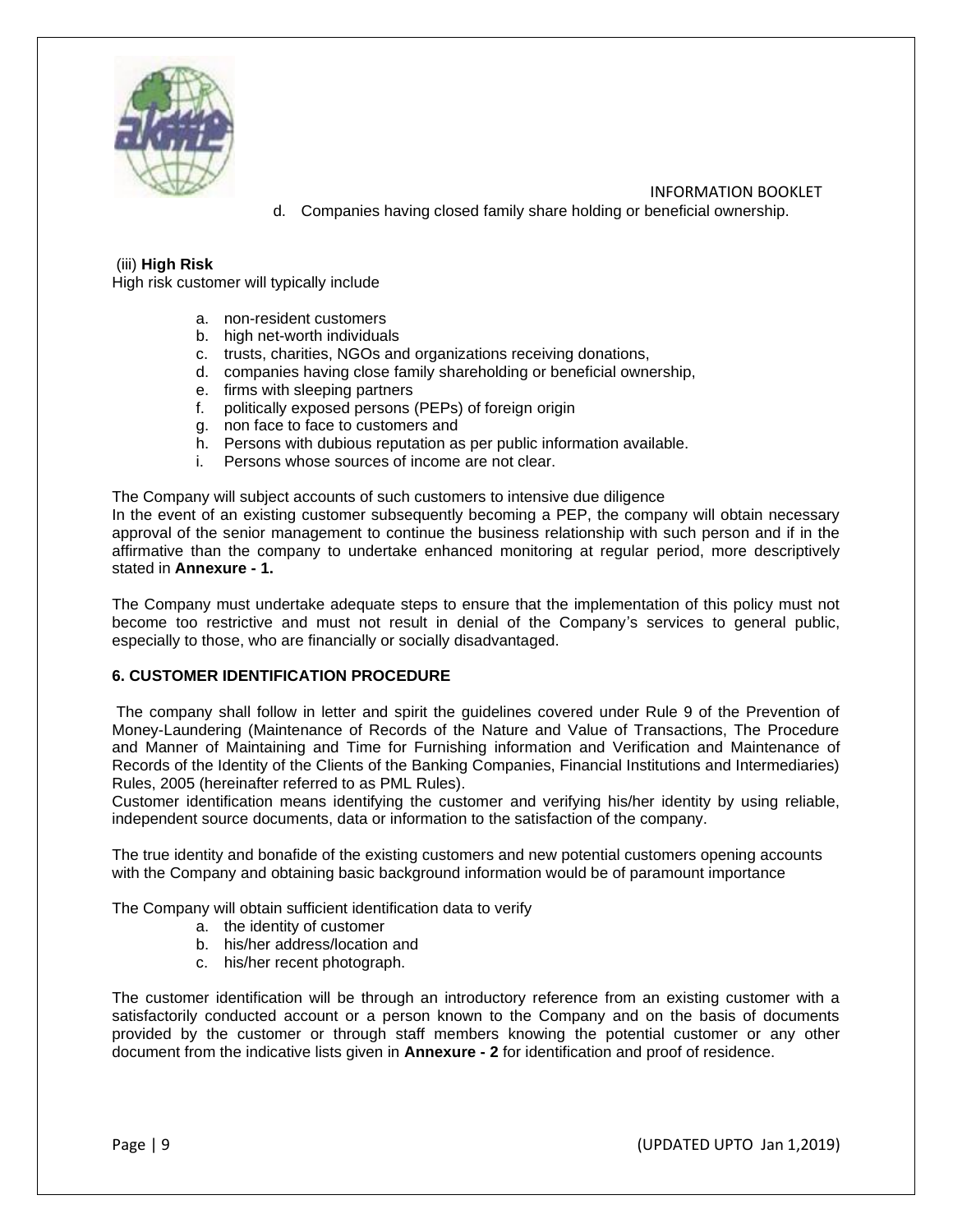

In addition to the above, the Company must also ask the applicants to give an additional document e.g. a letter from the employer giving the correct address, Bank Statement, credit card statement etc. In case of joint account, applicants who are not closely related to each other would be required to establish their identity and address independently.

In respect of NRI accounts, introduction and authentication/ verification of signatures will be made by a bank/Indian embassy/ High Commissioner/ Consulate/ Notary Public/ Persons known to the Company.

For establishing identity or proof of residence Ration Card will normally not be used as document. However, in the event of non-availability of any other document, Ration Card may also be accepted as proof of residence from Minors/Illiterate persons or house wives etc. who are unable to produce other documents.

#### **7. Accounts of Legal Persons or Entities**

a. The Company must verify the legal status of the legal person/ entity through proper and relevant documents as indicated in the Annexure.

b. The Company must verify the identity of any person purporting to act on behalf of the legal person/entity and whether he/ she is so authorized and understand the ownership and control structure of the customer and determine who are the natural persons who ultimately control the legal person.

c. In case of client accounts opened by a professional intermediary the Company will not only identify the client / beneficial owner but also satisfy itself that the intermediary is regulated and supervised and has adequately system in place to comply with KYC norms.

d. The decision to open accounts of a Politically Exposed Person (PEP) will be taken only in consultation with the level of the Managing Director. The PEPs will be defined as individuals who are or have been entrusted with prominent public functions in a foreign country e.g. Heads of States or of Governments, Senior politicians, Govt./ Judicial/ Military officers, senior executives of State owned corporations, important political party officials etc.

e. In the case of non-face-to-face customers, apart from applying the usual customer identification procedures, adequate care must be taken to mitigate the higher risk involved. Certification of all the documents presented must be insisted upon and, if necessary, additional documents may be called for.

f. For various types of non individual the documents stated against their names in Annexure and any other documents/ introduction that the Company feels necessary to comply with KYC guidelines will be obtained for identification.

#### **8. MONITORING OF TRANSACTIONS**

The Company must pay special attention to all complex, unusually large transactions and all unusual patterns which have no apparent economic or visible lawful purpose. The Company must also have understanding of the normal and reasonable activity of the customer so that they have the means of identifying transactions that fall outside the regular pattern of activity in order to effectively control and reduce the risk. Transactions that involve large amounts of cash inconsistent with the normal and expected activity of the customer should be noted and must be reported to the Corporate Office.

High-risk accounts have to be subjected to intensified monitoring. The Company should put in place a system of periodical review of risk categorization of accounts and the need for applying enhanced due diligence measures. The Company should ensure that a record of transactions in the accounts is preserved and maintained as required in terms of section 12 of the Prevention of Money Laundering Act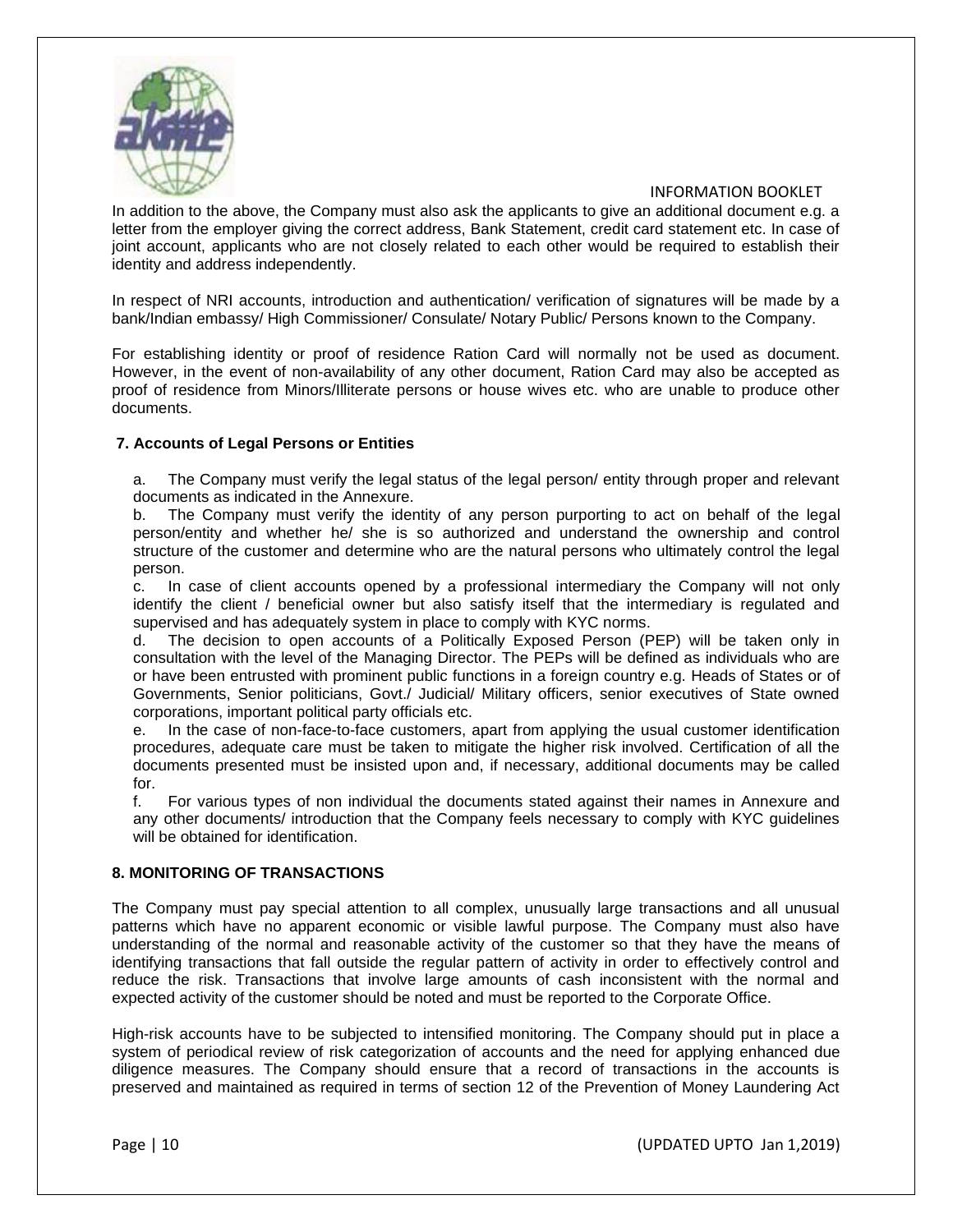

(PML) Act, 2002. It may also be ensured that transactions of suspicious nature and/or any other type of transaction notified under section 12 of the PML Act, 2002, is reported to the appropriate law enforcement authority, within the stipulated time frame.

The Company must ensure that proper records of all cash transactions of Rs. 10 lakhs and above. The branches must report such transactions and other transactions of suspicious nature to the Corporate Office of the Company on a fortnightly basis.

The cash transactions will be monitored in the following manner :The transactions involving cash withdrawals and/ or cash deposits for Rs.10 lacs and above or Rupee equivalent in Foreign Currency in deposit or loan accounts as well as all series of cash transactions integrally connected to each other which have been valued below rupees ten lakh or its equivalent in foreign currency where such series of transactions have taken place within a month and the aggregate value of such transactions exceeds rupees ten lakh; will be monitored closely by the branches and the record of details of such transactions will be kept in separate register and must be reported to the Principal Officer.

Suspicious Transactions means a transaction whether or not made in cash which, to a person acting in good faith-

- a. gives rise to a reasonable ground of suspicion that it may involve the proceeds of crime; or
- b. appears to be made in circumstances of unusual or unjustified complexity; or
- c. Appears to have no economic rationale or bonafide purpose.

All the transactions of suspicious nature, irrespective of any monetary ceiling (whether more than ten lakh or not), whether or not made in cash should be reported to the Principal Officer of the Company. The reporting formats of suspicious transactions are attached to the Circular No. NHB (ND)/DRS/ POL-No-14 /2006 dated July 25, 2006

#### **9. RISK MANAGEMENT**

The Company must ensure that adequate measures are taken to cover proper management oversight, systems and controls, segregation of duties, training and other related matters. Responsibility should be explicitly allocated within the Company for ensuring that the housing finance companies" policies and procedures are implemented effectively. The Company must also devise procedures for creating Risk Profiles of their existing and new customers and apply various Anti Money Laundering measures keeping in view the risks involved in a transaction, account or business relationship.

The Company will categorize the customers according to the risk perceived to facilitate undertaking due diligence for the purpose of risk categorization. The details have already been mentioned under section 5 above.

The Internal Auditors of the Company must be well versed with the KYC policies and must ensure adherence to the KYC procedures. The Internal Auditors should verify the application of the KYC procedures at all the branches and comment on the lapses observed in this regard. The compliance of the KYC guidelines and the specific cases of violation must be put before the Audit Committee of the Board at regular intervals.

The Company must envisage having an ongoing employee training programme so that the members of the staff are adequately trained in KYC procedures. Training requirements will have different focuses for frontline staff, compliance staff and staff dealing with new customers. It is crucial that all those concerned fully understand the rationale behind the KYC policies and implement them consistently and effectively.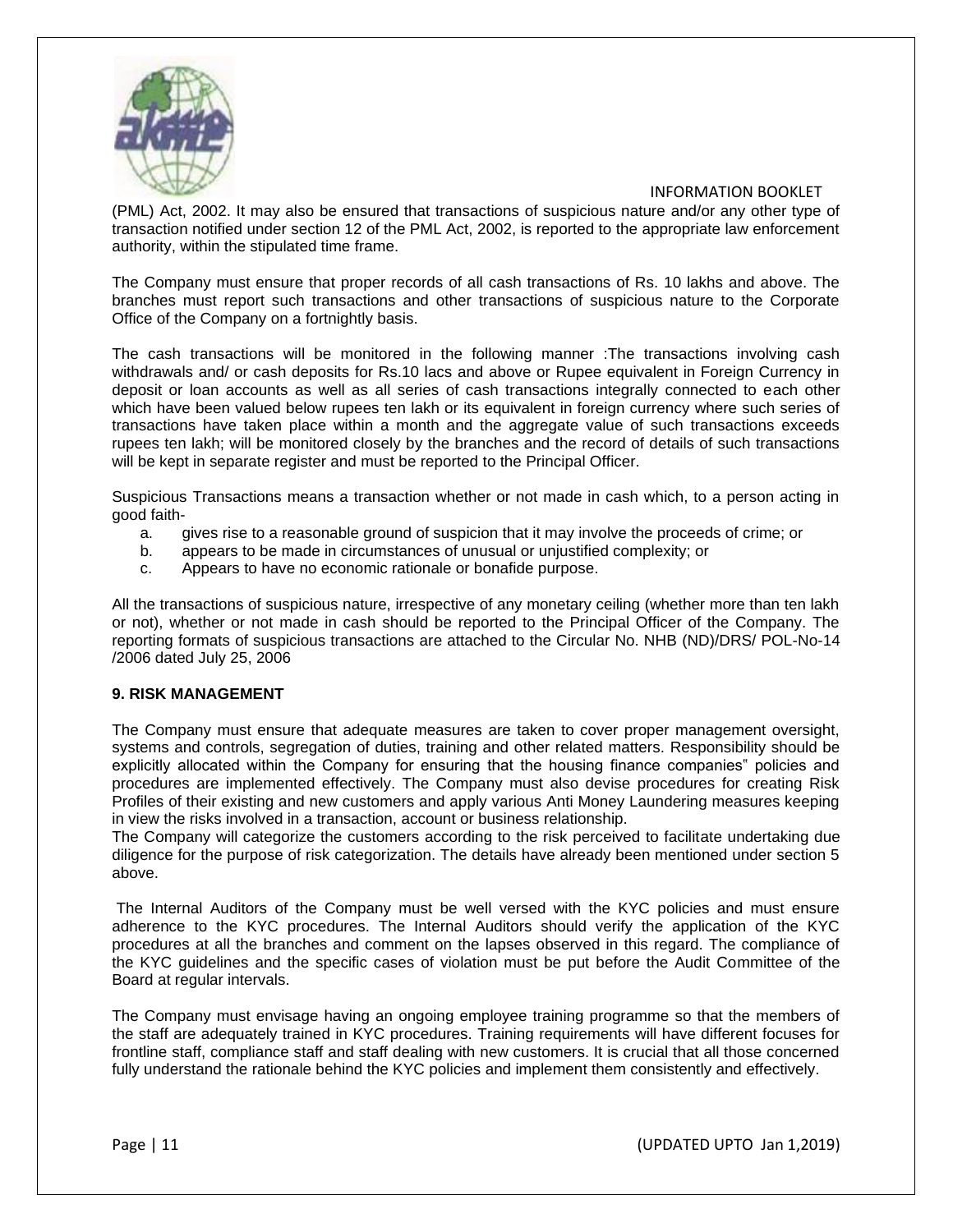

The Company must take adequate measures to educate the customer on the objectives of the KYC programme, especially at the time of obtaining sensitive or personal information from the customers Wherever the Company desires to collect any information about the customer for the purpose other than KYC requirement, it will not form part of the account opening form. Such information will be collected separately, purely on a voluntary basis in a form prescribed by the Company after explaining the objective to the customer and taking the customer's express approval for the specific uses to which such information could be put. The front desk staff must be specially trained to handle such situations while dealing with customers The Company will also take care to see that implementation of the KYC guidelines in respect of customer acceptance, identification etc. do not result in denial of opening of new accounts and housing services to general public.

#### **10 INTRODCTION OF NEW TECHNOLOGIES**

The Company must pay special attention to any threats that may arise from new or developing technologies in the implementation of the policy including on-line transactions that might favour anonymity, and take measures, if needed, to prevent their use in money laundering schemes

## **11. APPLICABILITY TO BRANCHES AND SUBSIDIARIES OUTSIDE INDIA**

The company shall ensure that the above guidelines shall also apply to the branches and majority owned subsidiaries located abroad, especially, in countries which do not or insufficiently apply the FATF Recommendations, to the extent local laws permit. When applicable laws and regulations prohibit implementation of these guidelines, the same shall be brought to the notice of National Housing Bank and RBI.

## **12. APPOINTMENT OF PRINCIPAL OFFICER**

The Company has appointed **Mr. B.S. Kachhawaha, Chief Financial Officer** as the "**Principal Officer"**  designate who will be responsible for reporting all transactions and sharing of information. They will also be responsible to ensure that proper steps are taken to fix accountability for serious lapses and intentional contraventions of the KYC guidelines.

#### **13. MAINTENANCE OF RECORDS OF TRANSACTIONS**

The company shall continue the system of maintaining proper record of transactions as required under section 12 of the PMLA read with Rule 3 of the PML Rules.

The company shall continue to ensure that its branches maintain proper record of all cash transactions (deposits and withdrawals) of Rs.10 lakhs and above in the format prescribed by The National Housing Bank. The internal monitoring system should have an inbuilt procedure for reporting of such cash transactions and those of suspicious nature whether made in cash or otherwise, to the Principal Officer on fortnightly basis. However, there is no need to furnish NIL reports.

## **14. RECORDS TO CONTAIN THE SPECIFIED INFORMATION**

The company shall ensure that the records referred in Rule 3 of the PML Rules contain the following information;

- a. The nature of the transactions,
- b. The amount of the transaction and the currency in which it was denominated,
- c. The date on which the transaction was conducted and
- d. The parties to the transaction.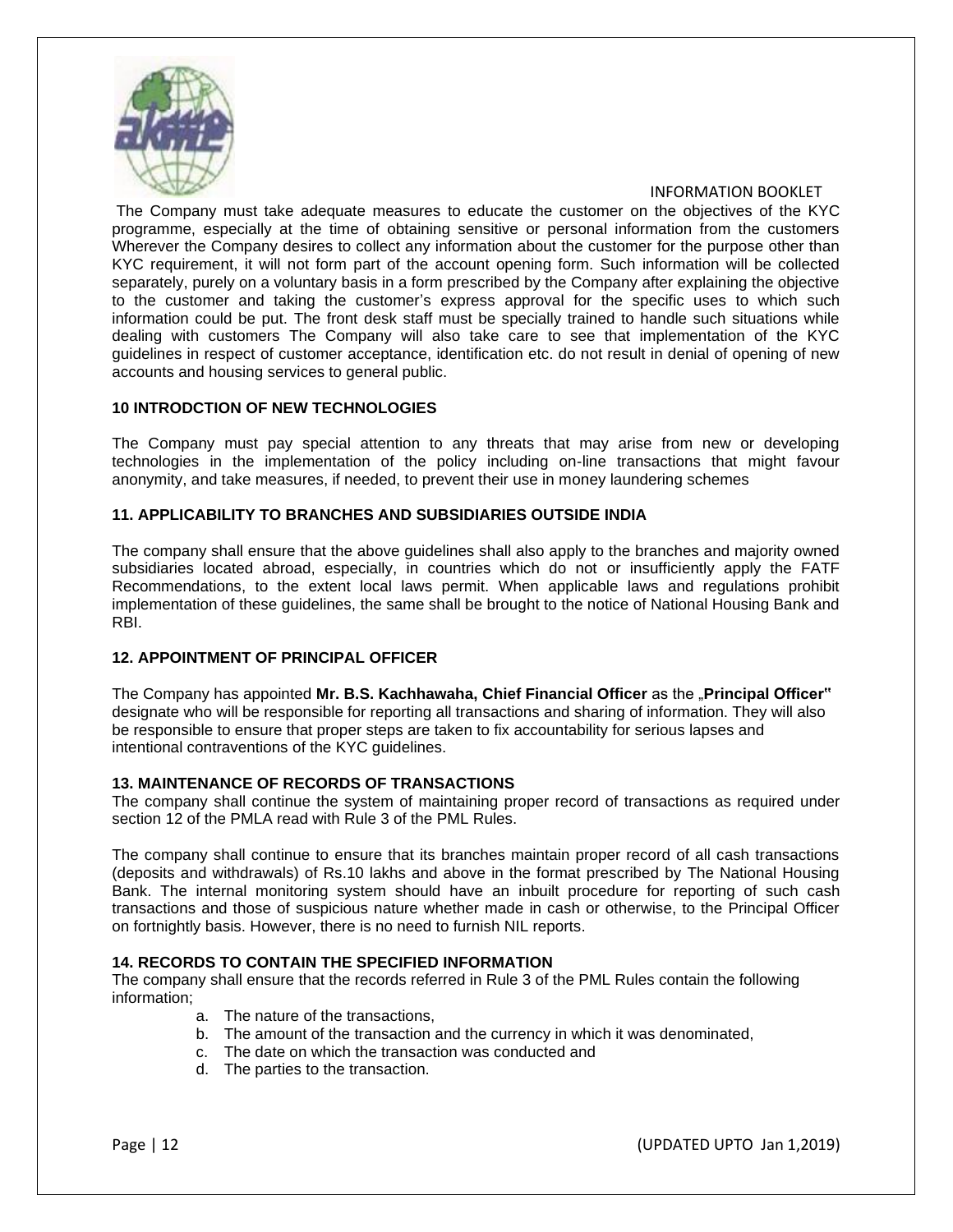

## **15. MAINTENANCE AND PRESERVATION OF RECORDS**

In accordance with Section 12 of PMLA, the company will take appropriate steps to evolve a system for proper maintenance and preservation of account information in a manner that allows data to be retrieved easily and quickly whenever required or when requested by the competent authorities. Further, the Company must also preserve and maintain all necessary records pertaining to the identification of the customer and his address (e.g. copies of documents like passports, identity cards, driving licenses, PAN, utility bills etc.) obtained while opening the account and during the course of business relationship for at least ten years from the date of cessation of transaction between the Company and the customer, so as to provide, if necessary, evidence for prosecution of persons involved in criminal activity.

## **16. REPORTING TO FINANCIAL INTELLIGENCE UNIT - INDIA**

The company as per the proviso of Section 12 of PMLA wherever it notices a reason to believe that a single transaction or series of transactions are integrally connected to each other and have been valued below the prescribed value so as to defeat the provisions of this section, will furnish to the Director, FIU such information/transaction after retaining a copy for records within the prescribed period at the following address:

#### **Director, FIU – IND Financial Intelligence Unit – India, 6th floor, Hotel Samrat, Chanakyapuri, New Delhi – 110021**

The company assures to strictly comply with all formalities including timely submission of all applicable report and returns in the prescribed format with regards to cash & suspicious transaction qualifying under PML Rules directly to FIU-IND through the designated Principal Officer(s) of the company. However, as had been earlier advised, there is no need for submission of NIL report in respect to the above. Further, the company and its employees shall maintain strict confidentiality of the fact of furnishing/reporting details of suspicious transactions.

#### **17. GENERAL**

The company will ensure that the provisions of PML Rules framed thereunder and the Foreign Contribution and Regulation Act, 1976 (wherever applicable) are strictly adhered.

In a situation where in the KYC measures cannot be applied satisfactorily due to non-furnishing of information and/or non-cooperation by the customer, the company shall review and consult the status with its senior management including the Principal Officer(s) and may even consider closing of the account or termination of business relationship after issuing due notice to the customer explaining the reasons for the step.

The company assures to comply comprehensively and fully comply with the Code in its letter and spirit.

#### **Annexure - 1**

#### **CUSTOMER IDENTIFICATION REQUIREMENTS INDICATIVE GUIDELINES**

1. **Trust/Nominee or Fiduciary Accounts** - There exists the possibility that trust/nominee or fiduciary accounts can be used to circumvent the customer identification procedures. HFCs should determine whether the customer is acting on behalf of another person as trustee/nominee or any other intermediary.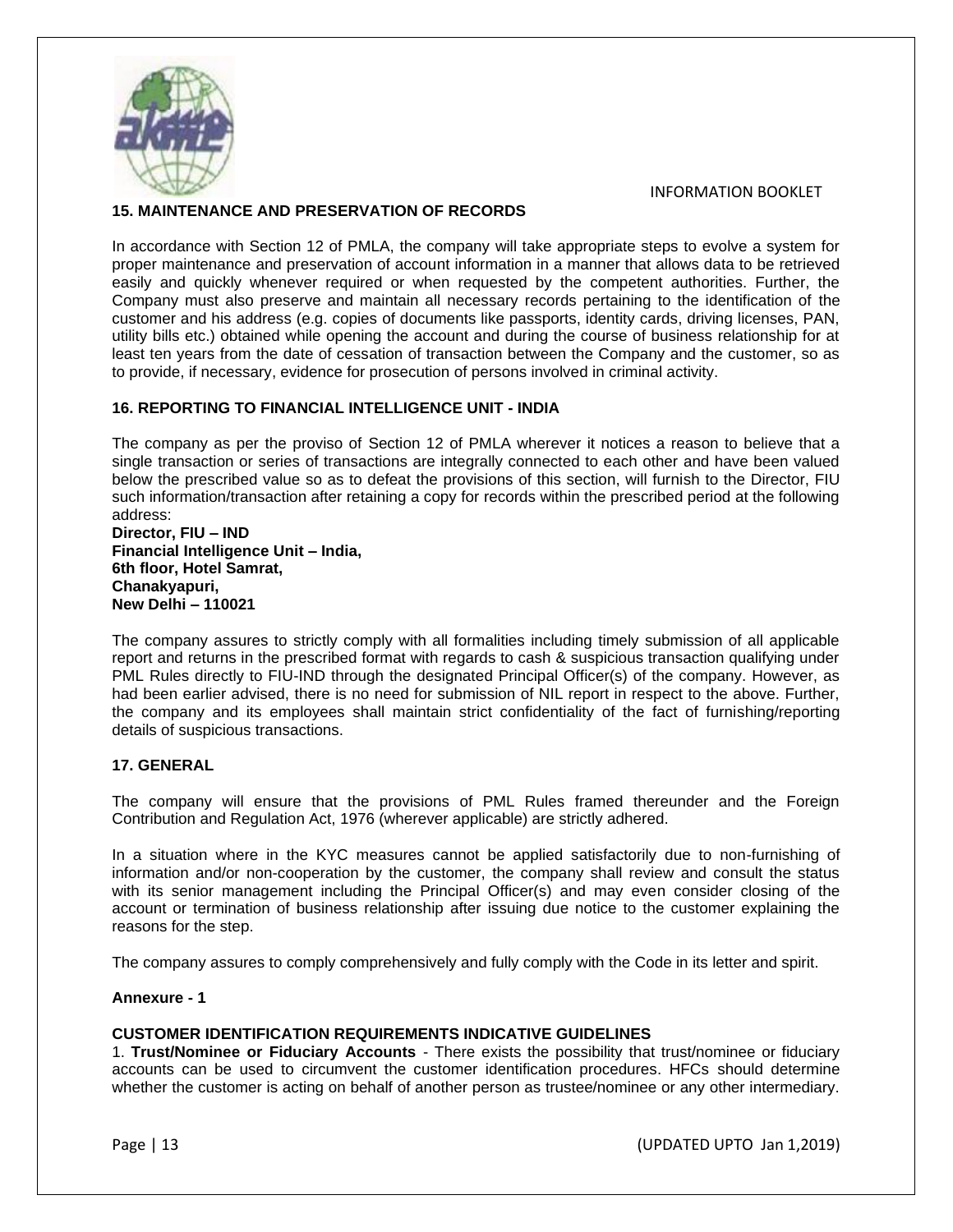

If so, HFCs may insist on receipt of satisfactory evidence of the identity of the intermediaries and of the persons on whose behalf they are acting, as also obtain details of the nature of the trust or other arrangements in place. While opening an account for a trust, HFCs should take reasonable precautions to verify the identity of the trustees and the settlors of trust (including any person settling assets into the trust), grantors, protectors, beneficiaries and signatories. Beneficiaries should be identified when they are defined. In the case of a 'foundation', steps should be taken to verify the founder managers/directors and the beneficiaries, if defined. If the HFC decides to accept such accounts in terms of the Customer Acceptance Policy, the HFC should take reasonable measures to identify the beneficial owner(s) and verify his/her/their identity in a manner so that it is satisfied that it knows who the beneficial owner(s) is/are.

2. **Accounts of companies and firms** - HFCs need to be vigilant against business entities being used by individuals as a "front" for maintaining accounts with HFCs. HFC should verify the legal status of the legal person/ entity through proper and relevant documents. HFC should verify that any person purporting to act on behalf of the legal/ juridical person/entity is so authorized and identify and verify the identity of that person. HFCs should examine the control structure of the entity, determine the source of funds and identify the natural persons who have a controlling interest and who comprise the management. These requirements may be moderated according to the risk perception, e.g. in the case of a public company it will not be necessary to identify all the shareholders.

3. **Client accounts opened by professional intermediaries** - When the HFC has knowledge or reason to believe that the client account opened by a professional intermediary is on behalf of a single client, that client must be identified. HFCs may hold 'pooled' accounts managed by professional intermediaries on behalf of entities like mutual funds, pension funds or other types of funds. Where the HFCs rely on the "Customer Due Diligence' (CDD) done by an intermediary, they should satisfy themselves that the intermediary is regulated and supervised and has adequate systems in place to comply with the KYC requirements. It should be understood that the ultimate responsibility for knowing the customer lies with the HFC.

4. **Accounts of Politically Exposed Persons (PEPs) resident outside India** - Politically exposed persons are individuals who are or have been entrusted with prominent public functions in a foreign country, e.g. Heads of States or of Governments, senior politicians, senior government/judicial/military officers, senior executives of state-owned corporations, important political party officials, etc. HFCs should gather sufficient information on any person/customer of this category intending to establish a relationship and check all the information available on the person in the public domain. HFCs should verify the identity of the person and seek information about the sources of funds before accepting the PEP as a customer. The decision to open an account for PEP should be taken at a senior level which should be clearly spelt out in Customer Acceptance Policy. HFCs should also subject such accounts to enhanced monitoring on an ongoing basis. The above norms may also be applied to the accounts of the family members or close relatives of PEPs.

5. **Accounts of non-face-to-face customers** - In the case of non-face-to-face customers, apart from applying the usual customer identification procedures, there must be specific and adequate procedures to mitigate the higher risk involved. Certification of all the documents presented may be insisted upon and, if necessary, additional documents may be called for. In the case of cross-border customers, there is the additional difficulty of matching the customer with the documentation and the HFC may have to rely on third party certification/introduction. In such cases, it must be ensured that the third party is a regulated and supervised entity and has adequate KYC systems in place.

**Annexure – 2**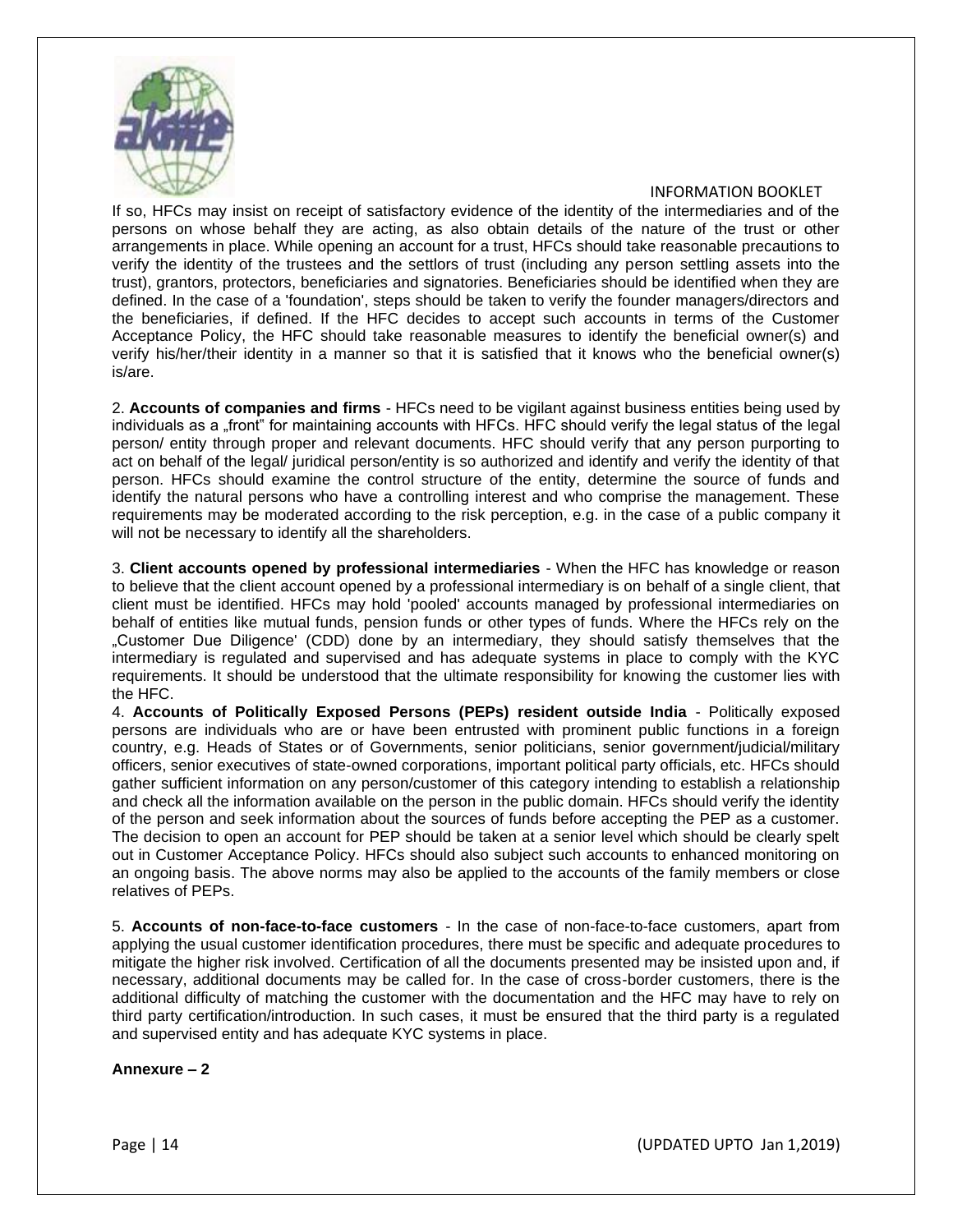

## **CUSTOMER IDENTIFICATION PROCEDURE**

Features to be verified and documents that may be obtained from customers

1. **Accounts of individuals**

(a) Legal name and any other name used

(b) Correct permanent address

(c) Passport

(d) PAN/GIR number or Form 60 or 61 (wherever applicable)

(e) Aadhaar Card and letter issued by Unique Identification Authority of India (UIDAI) containing details of name, address and Aadhaar No.

(f) Voter"s Identity Card

(g) Driving License

(h) Identity card (subject to the company's satisfaction)

(i) Letter from recognized public authority or public servant verifying the identity and residence of the customer to the satisfaction of Company.

(j) Latest Telephone bill

(k) Latest Bank account statement

(l) Letter from any recognized public authority

(m) Latest Electricity bill

(n) Ration Card

(o) Letter from employer (subject to satisfaction of the company) (any one document which provides customer information to the satisfaction of the Company)

#### 2) **Accounts of Partnership Firms –**

(a) Legal name –

(b) Address –

(c) Names of all partners and their addresses –

(d) Telephone numbers of the firm and partners

(e) Registration certificate, if registered

(f) Certificate copy of Partnership Deed or Partnership Letter

(g) Power of Attorney grated to a partner or an employee of the firm to transact business on its behalf

(h) Any officially valid document identifying the partners and the persons holding the Power of Attorney and their addresses

(i) Telephone bill in the name of firm / partners.

## 3) **Account of Limited Companies**

(a) Name of the company

(b) Principal place of business

(c) Mailing address of the company

(d) Telephone/ FAX Number

(e) Certificate of incorporation

(f) Memorandum & Article of Association

(g) Certificate of commencement of business (in case of Public Limited Company)

(h) Resolution of the Board of Directors to open an account and identification of those who have authority

to operate the account.

(i) List of Directors

(j) Power of Attorney granted to is managers, officers or employees to transact business on its behalf

(k) Copy of PAN allotment letter

(l) Copy of the telephone bill.

(m) Copy of Audited Accounts, if the Company is an existing company.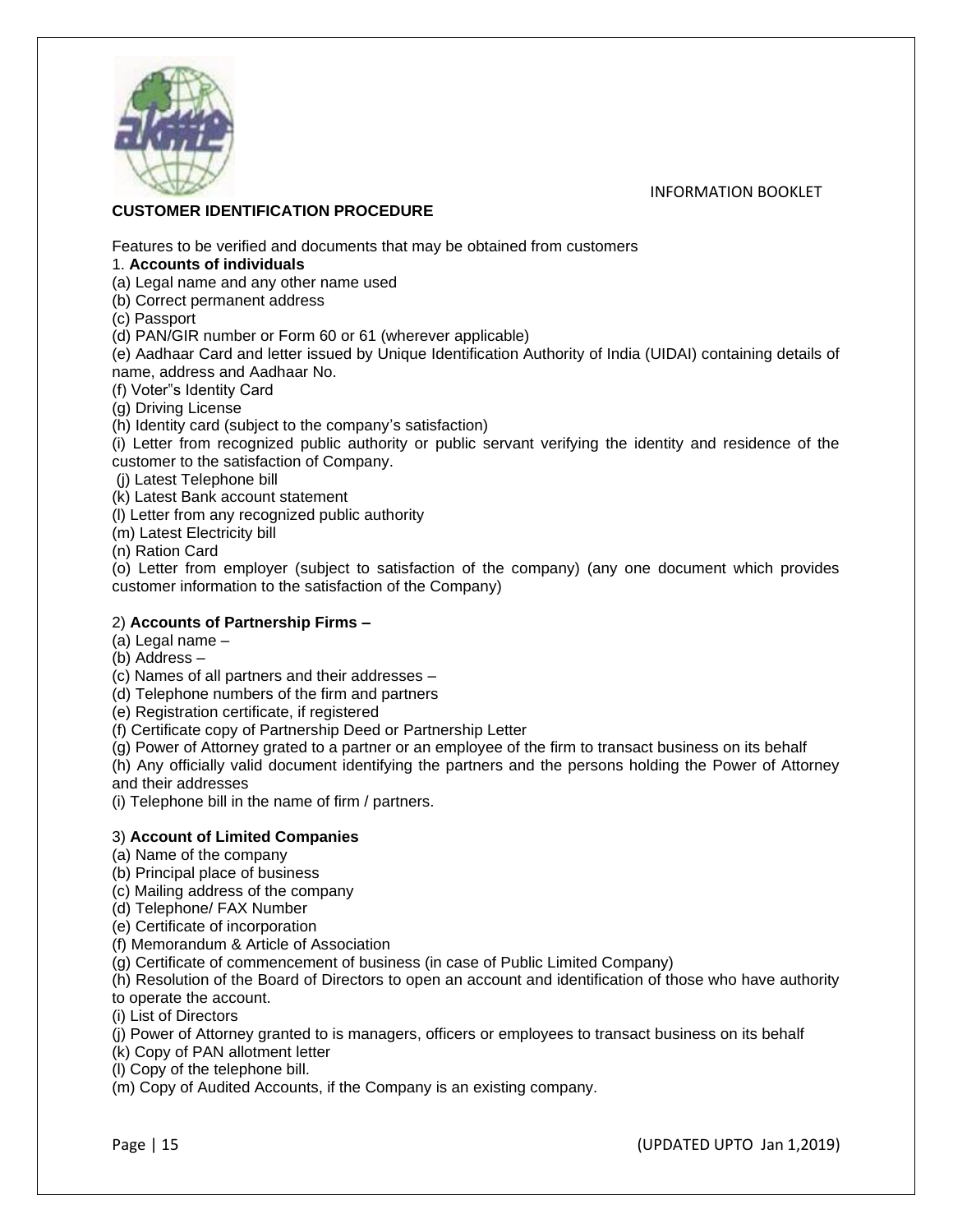

#### 4) **Accounts of Clubs, Associations, Societies etc.**

(a) Name of the Club, Association, Society

- (b) Mailing address
- (c) Telephone/ FAX Number
- (d) Others

(e) Certificate copy of constitution or Bye-laws of the Club/ Associations/ Society

(f) Registration certificate, if registered

(g) Resolution of Executive committee or Governing Body to open and operate the account

(h) List of members of Executive committee/ Governing Body

- (i) Telephone Bill
- (j) Electricity Bill

## 5) **Accounts of Local Body**

(a) Name of the Local Body

- (b) Mailing address
- (c) Telephone/ FAX Number

(d) Certified copy of resolution to open and operate Bank account and attested specimen Signature of persons authorized to operate the account.

(e) Telephone Bill

(f) Electricity Bill

## 6) **Accounts of Government Department**

- (a) Name of the Department
- (b) Mailing address
- (c) Telephone/ FAX Number

(d) Certified copy of notification / order authorizing opening of account and attested Specimen signatures

of persons authorized to operate the account

(e) Telephone bill

## 7) **Accounts of Trusts & foundations**

(a) Names of trustees, settlers, beneficiaries and signatories

- (b) Names and addresses of the founder, the manager/ directors and the beneficiaries
- (c) Telephone / fax number

(d) Certificate of registration, if registered

(e) Certified copy of Trust Deed

(f) Power of Attorney granted to transact business on its behalf

(g) any officially valid document to identify the trustees, settlors, beneficiaries and those holding Power of Attorney, founders/ managers/directors and their addresses

(h) Resolution of the managing body of the foundation/association

(i) Telephone bill

## 8) **Accounts of Liquidators/ Receivers/ Executors/ Administrators**

(a) Names of Liquidators/ Receivers/ Executors/

(b) Administrators

(c) Mailing address

(d) Telephone / fax number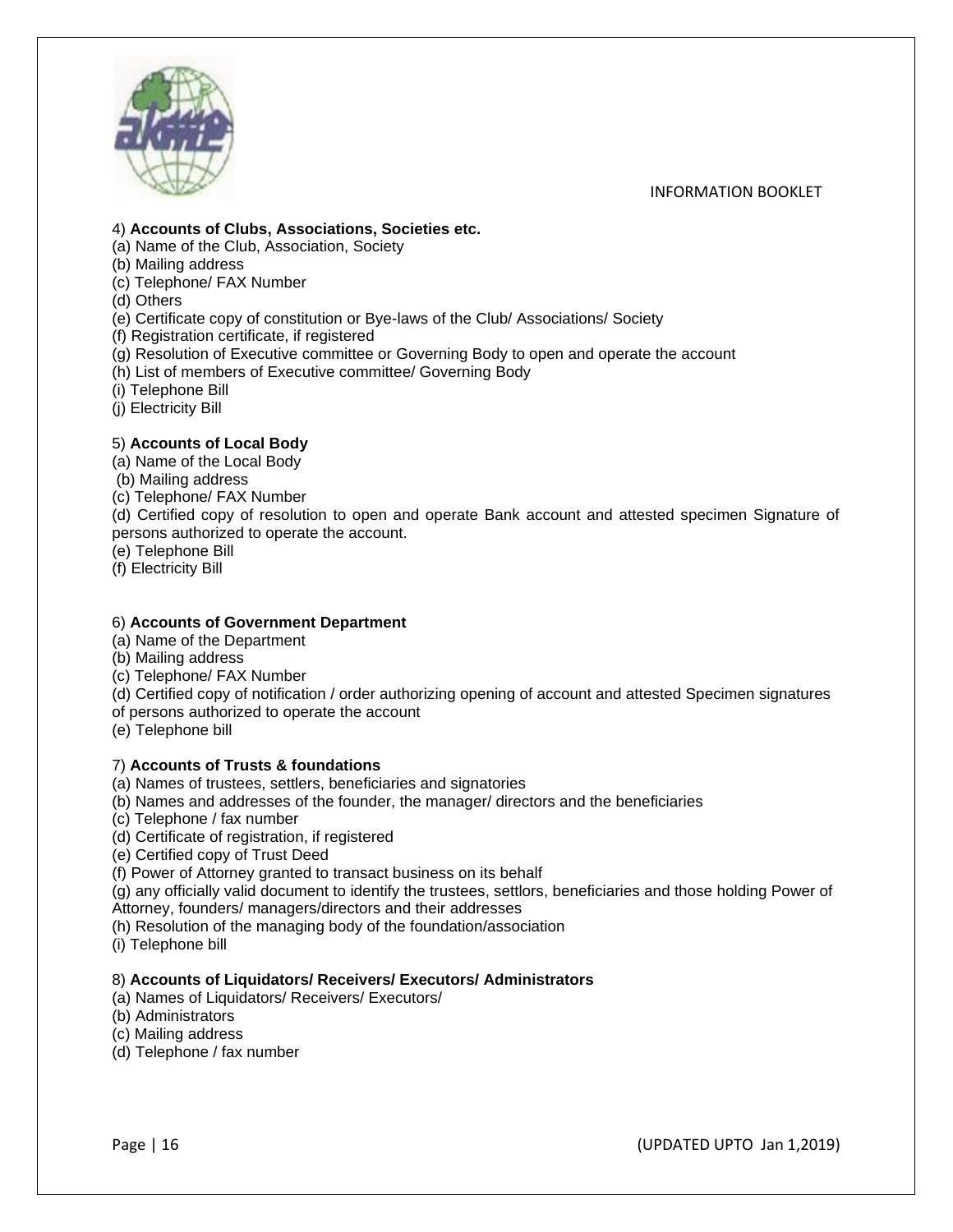

(e) Certified copy of Resolution passed by the company/ order of the court for appointment of Liquidator/ Receiver/ Administrator or copy of the will appointing executor accompanies with a copy of Probate of will.

(f) Telephone bill

#### 9) **Accounts of Agents**

(a) Names of agent

(b) Mailing Address

(c) Telephone / fax number

(d) Power of Attorney by the principal in favour of the Agent on requisite stamp paper duly notarized and

(e) Specimen Signature of the agent duly attested by principal.

(f) Telephone bill

#### 10) **Unincorporated association or a body of individuals**

(a) resolution of the managing body of such association or body of individuals

(b) power of attorney granted to him to transact on its behalf

(a) (c) an officially valid document in respect of the person holding an attorney to transact on its behalf (iv) and such other information as may be required by HFC to collectively establish the legal existence of such as association or body of indivduals.

## **I. FAIR PRACTICES CODE :-**

## **1. INTRODUCTION**

The Guidelines on Fair Practices Code for Housing Finance Companies (HFCs) which defines the fair practices standards while dealing/building relationships with prospective/existing customers and has been framed and amended by NHB in keeping with the need to follow the best corporate practice within the sector. In accordance with these guidelines, **Akme Star Housing Finance Limited ("ASHFL")** had formulated & implemented a "Fair Practice Code". In view of the changing dynamics of the industry, the Guidelines on Fair Practice Code were reviewed by National Housing Bank and pursuant to the same, an amended Code provided for necessary framework and approval. The basic essence of Fair Practices Code is to assist both the Company and the customer(s). It shall be applicable to all the products and services offered from all the operating/service locations of **ASHFL** i.e. Branch, Region & Corporate Office. Needless to mention that the Code must be strictly followed by all the authorized functionaries, Counselor(s), Partner(s) and others across the counter, over the phone, by post, through interactive electronic devices, on the internet or by any other method of marketing or promotion which may be put in use by the company at present or in future.

## **1.1 OBJECTIVES & APPLICATION**

At the core of all the activities of **ASHFL**, it is our sincere endeavor to promote our products and services and make it available to all intending, eligible and qualified applicants without making any discrimination on the basis of face, caste, colour, creed, religion, sex, marital status, age or handicap. In light of the above, our authorized representatives provide assistance, encouragement and service in a fair, equitable and consistent manner. The Company for the benefit and convenience of the applicant(s)/borrower(s) shall up-load the code in its official website.

ASHFL shall ensure that charges/fees which affect the interest of the applicant(s)/borrower(s) are appropriately informed and further the terms and conditions pertaining to the facility is conveyed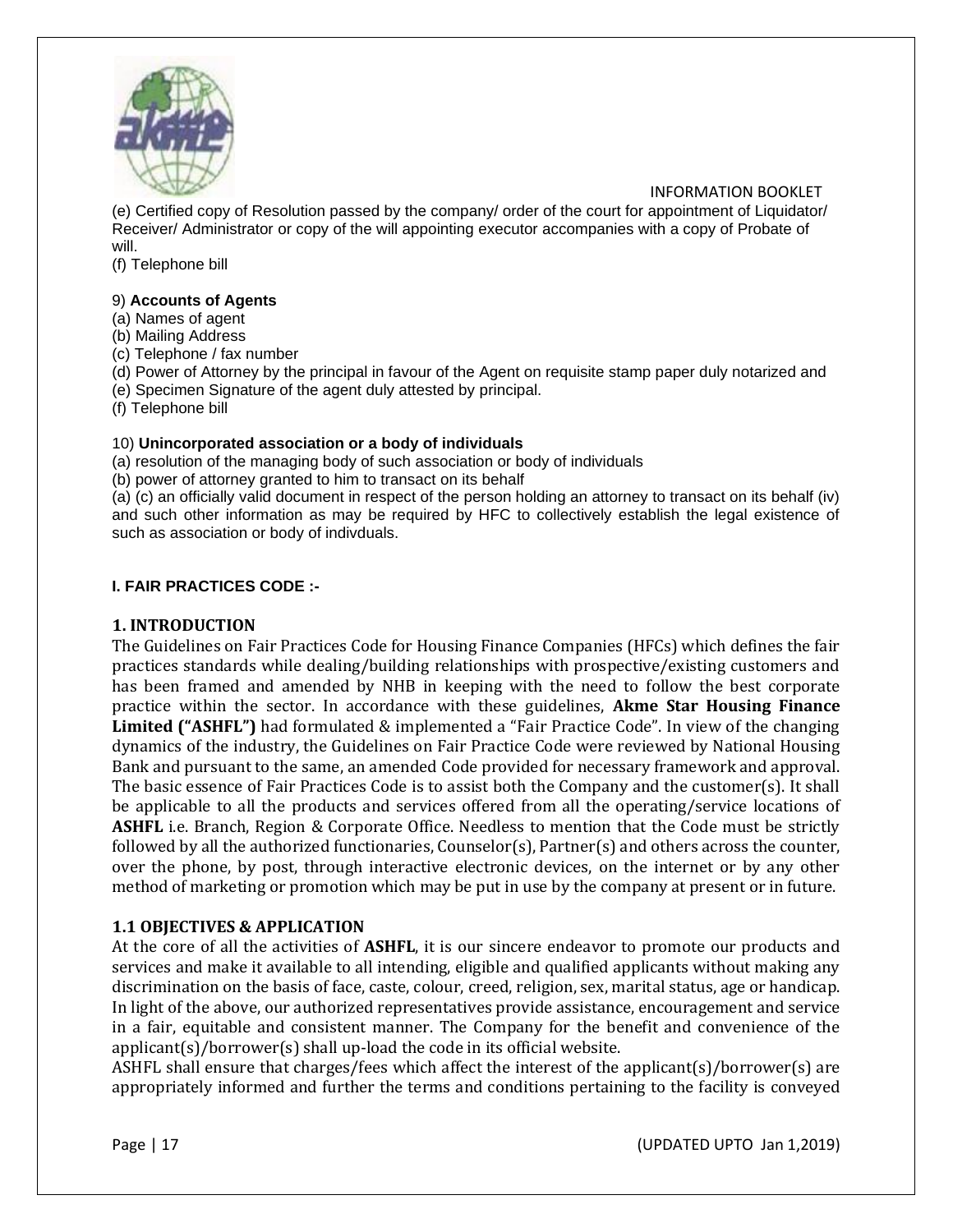

to the applicant(s)/borrower(s). The Company shall endeavour/ensure that all disputes arising out of the lending decisions be resolved by an appropriate "**Grievance Redressal Mechanism**".

In view of the above, the primary objectives of the Fair Practice Code shall be:

- **Promote good and fair practices** by setting minimum standards in dealing with customers;
- **Increase transparency** so that the customer can have a better understanding of what he/she can reasonably expect out of the services;
- **Encourage market forces**, through competition, to achieve higher operating standards;
- **Promote a fair and cordial relationship** between customer and the Company; and
- **Foster confidence** in the housing finance system.

# **1.2 APPLICATION OF THE CODE**

The Company shall ensure that the implementation of the Fair Practices Code is the responsibility of the entire organization. The Company's fair lending practices shall apply across all aspects of operations including marketing & customer relationship, loan origination & processing, servicing & collection activities and back-office management. Further, the Code shall apply for services and products offered over the counter, over the phone, by post, through interactive electronic devices, on the internet or by any other method/medium that is prevalent or may be utilized in future. Our commitment to the Fair Practice Code would be demonstrated in terms of employee accountability, monitoring and auditing programs, training and technology. The Company's Board of Director and the Management Team is responsible for establishing practices designed to ensure that our line of activity reflect our strong commitment to fair lending and that all employees are aware of the commitment.

# **2. TO ACT FAIRLY AND IN TRANSPARENT MANNER**

The company shall act fairly and reasonably in all dealings with the customers by ensuring that:

• Our products, services, procedures and practices thoroughly meet the commitments and standards in this Code.

• Our products and services meet the relevant laws and regulations in letter and spirit.

• Our dealings with customers rest on ethical principles of integrity and transparency.

The Company shall ensure that the staff and other authorized representatives are trained & equipped to provide relevant information about the Code and that the Code is put to practice.

**2.1** The Company shall transparently disclose to the borrower(s) all information regarding fee/charges payable for processing the loan application, the amount of fees refundable if loan amount is not sanctioned/disbursed or rejected, prepayment options and charges therein, if any, penalty for delayed repayment if any, conversion charges for switching loan from fixed to floating rates or vice versa, existence of any interest re-set clause and any other matter which affects the interest of the borrower(s). In other words, the Company shall disclose "all in cost" inclusive of all charges involved in processing/sanction of loan application in a transparent manner. It should also ensure that such charges/fees are non-discriminatory."

**2.2** The Company shall not discriminate amongst physically challenged, disable/differently able or blind persons in any manner while dealing them. Company shall treat such person with humanitarian approach and give priority over other visiting clients at the branch in attending his queries/application of such persons. Also, Company shall take special efforts to make it easy and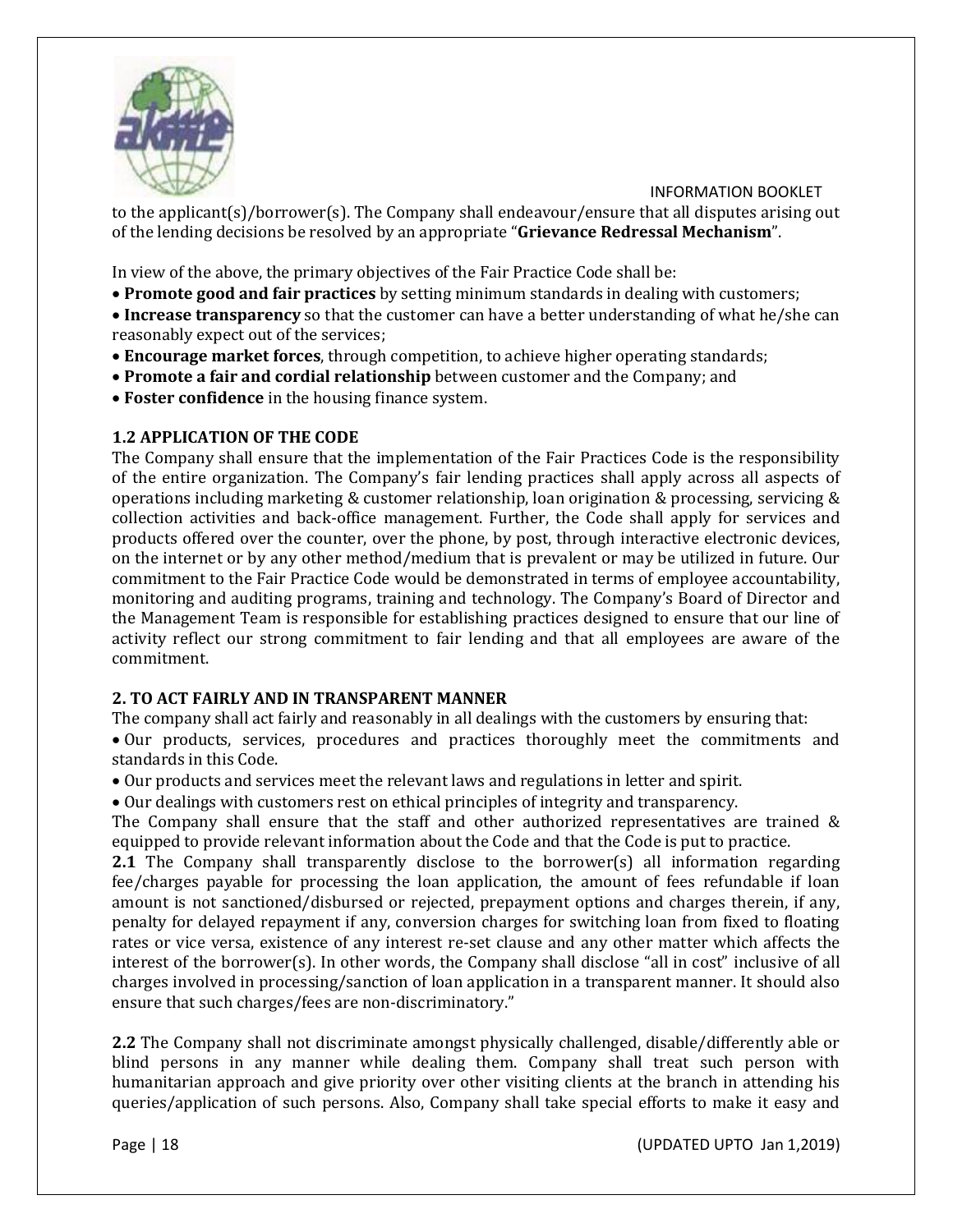

convenient for customers like senior citizens, physically challenged, differently abled or blind and illiterate persons while providing service.

# **3 ADVERTISING, MARKETING AND SALES**

The Company shall ensure that:

• All advertising and marketing done by the Company shall be truthful and no tolerance can be provided for misleading information or poor descriptions of the services. The Company shall take maximum steps to ensure that all advertising and promotional material is clear, and not misleading. • In any advertising in any media and promotional literature that draws attention to a service or product and includes a reference to an interest rate, the Company shall also indicate whether other fees and charges shall apply and that full details of the relevant terms and conditions are available on request.

• It shall provide information on interest rates, common fees and charges through putting up notices in their branches, through telephones or help-lines, on the company's web-site, through designated staff/help desk or providing service guide/tariff schedule.

• In case of engagement of third party/ies for the purpose of providing support services, the Company shall ensure that the third party/ies do handle the customer's personal information with the same degree of confidentiality and security as when the exercise may have been shouldered by the Company on its own.

• The Company shall from time to time, communicate to its customers various features of their products availed by them. Information about their other products or promotional offers in respect of products/services, may be conveyed to customers only if he/she/they has/have given his/her/their consent to receive such information/service either by mail or by registering for the same on the website or on customer service number.

• The Company shall apply/prescribe the code of conduct to their Counsellors/Agents/Channel Partners etc., if any, whose services are availed to market products/services which amongst other matters require them to identify themselves when they approach the customer for selling products personally or through phone.

• In the event of receipt of any complaint from the customer, that Company representative/courier or marketing agents has/have engaged in any improper conduct or acted in violation of this Code, appropriate steps shall be initiated to investigate and to handle the complain/grievance.

# **4 LOANS TO CUSTOMERS**

# **4.1(i) Applications for loans and their processing:**

• The Loan Application Form of the Company shall amongst other important parameters include necessary information which may affects the interest of the borrower so that it facilitates the customer to draw a meaningful comparison with those of other companies and eventually takes an informed decision. Further, the list of preliminary documents required to process the loan application shall be mentioned in the Loan Application Form.

• The Company shall devise a system of giving acknowledgement for receipt of all loan applications. Preferably, the time frame within which loan applications shall be disposed of should also be indicated in the acknowledgement.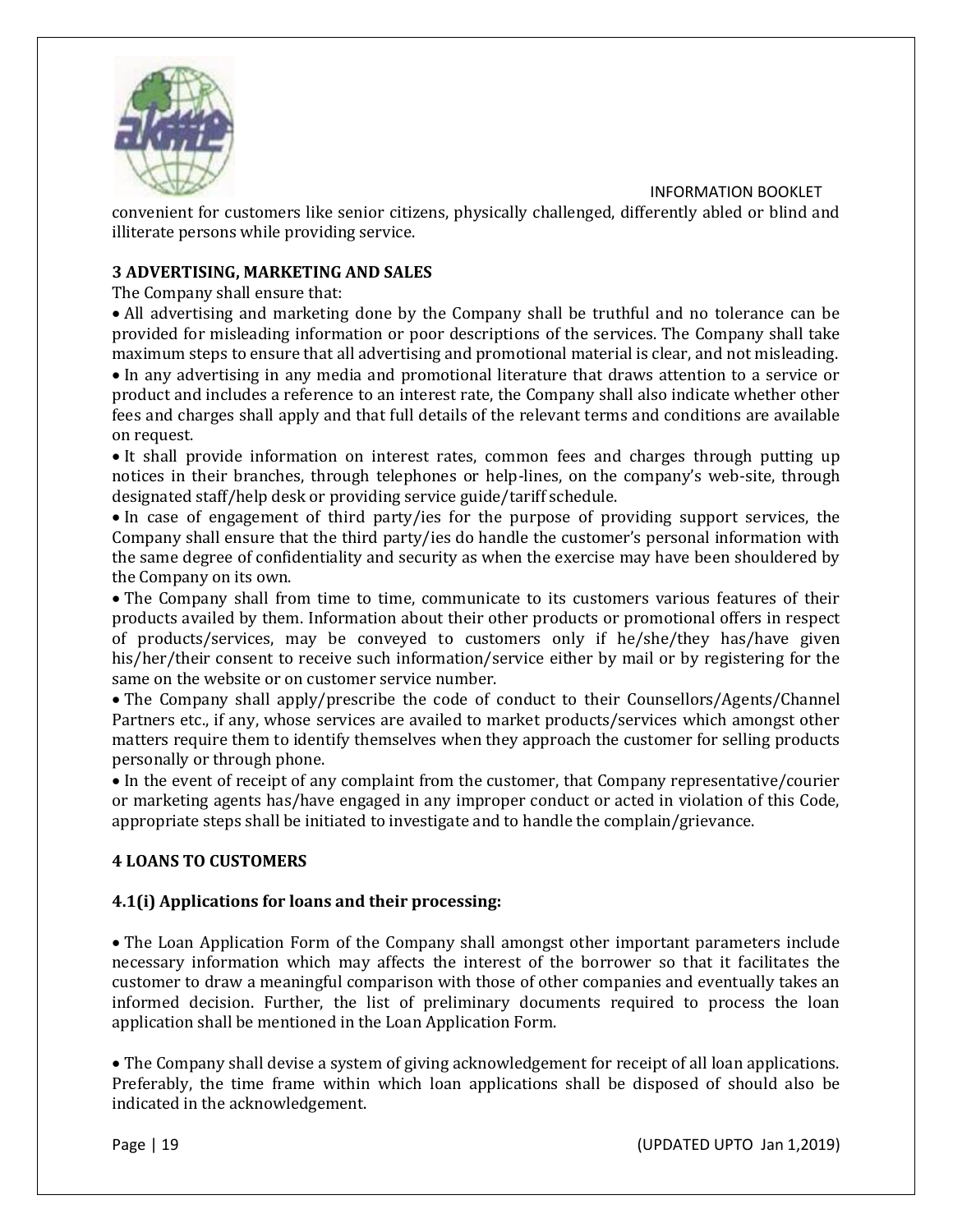

# **4.1(ii) Loan appraisal and terms/conditions:**

• Normally all particulars required for processing the loan application shall be collected by the Company at the time of application. In case it needs any additional information, the customer should be told that he would be contacted immediately again.

• The Company shall convey in writing to the customer the loan sanctioned or otherwise, the amount of the loan sanctioned along with the terms and conditions thereof which shall include annualized rate of interest, method of application, EMI terms. Further, the Company shall obtain written acceptance of these terms and conditions from the customer for records

• Company shall supply authenticated copies of all the loan documents executed by the customer at the Company' cost along with a copy each of all enclosures quoted in the loan document on request if so demanded.

• Company shall display Tariff Schedule in all its branches which the customers would be allowed to see free of cost. The customers would also be provided a list of services rendered by the Company free of charge.

# **4.1(iii) Communication of rejection of Loan Application:**

• In case of rejection of loan application, the customer shall be communicated in writing of the Company's inability to offer him/her/them the loan along with the reasons(s) for rejection

# **4.1(iv) Disbursement of loans including changes in terms and conditions:**

• The Company shall ensure that disbursement is made in accordance to the agreed disbursement schedule (original or revised)/sanction letter.

• The Company shall give advance notice to its customers of change in the terms & conditions including disbursement schedule, interest rate, service charges, prepayment charges, other applicable fees/charges etc. Moreover, the Company shall ensure that changes to interest rates and charges are imposed only "prospectively" and necessary clause is incorporated in the loan agreement with respect to this.

• Normally, changes shall be made with prospective effect giving notice of at least one month. If the changes are to the disadvantage of the customers, he/she/they may close the account at any time (without notice) within 60 (sixty) days without having to pay any extra charges or revised interest.

• Before taking a decision to recall/accelerate payment or performance under the agreement or seeking additional securities, the Company should give notice to borrowers in consonance with the loan agreement.

• The company shall release all securities immediately on realization of the outstanding amount of loan subject to any legitimate right or lien for any other claim Company may have against borrower. If such right of set off is to be exercised, the borrower shall be given notice about the same with full particulars about the remaining claims and the conditions under which Company are entitled to retain the securities till the relevant claim is settled /paid.

# **4.2 GUARANTORS**

The Company must inform the following information to the person considering to be a guarantor to a loan,

• His/her liability as guarantor;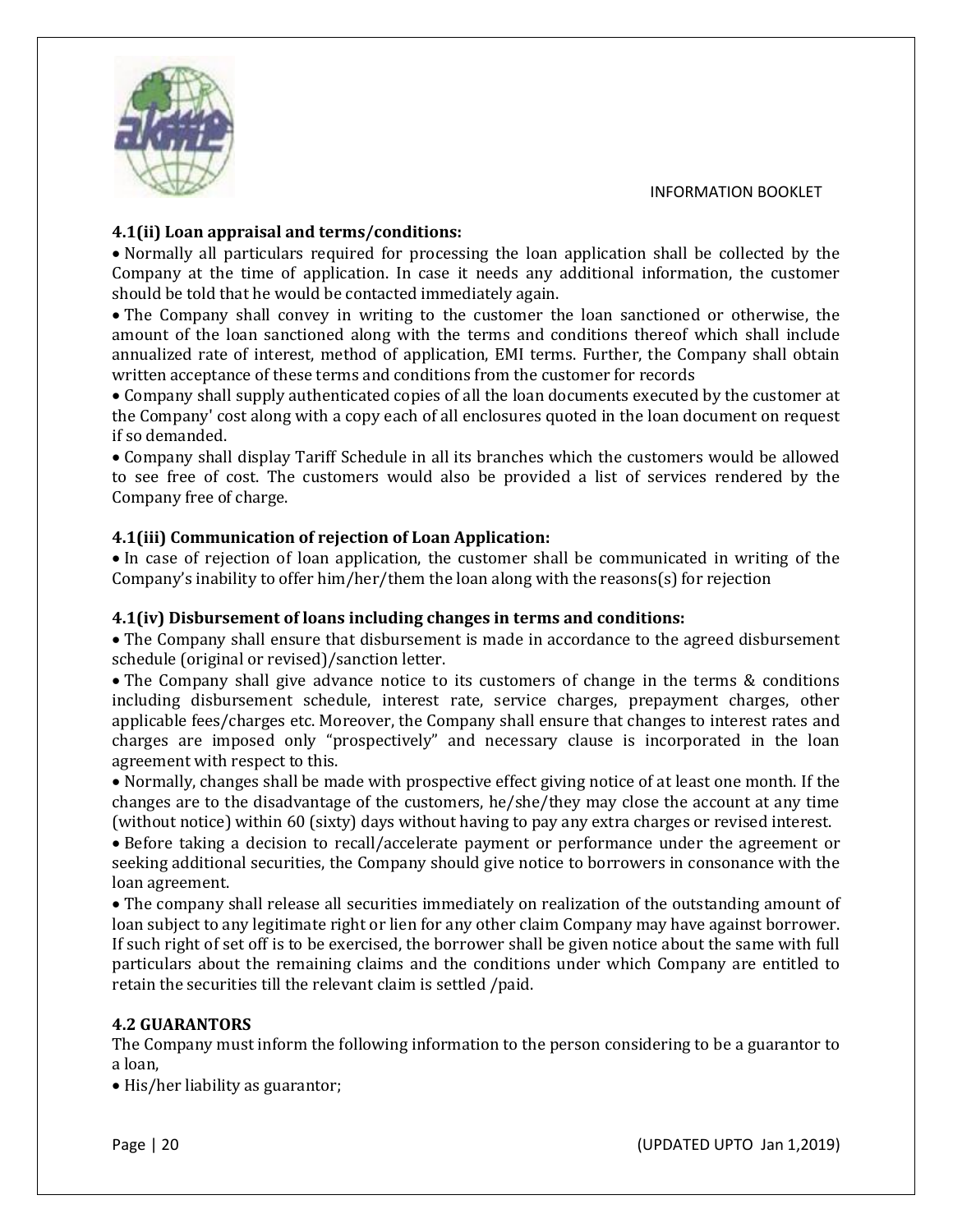

• The amount of liability he/she will be committing him/herself to the company;

• Circumstances in which the Company will call on him/her to pay up his/her liability;

• Whether the Company has recourse to his/her other monies in the Company if he/she fail to pay up as a guarantor;

• Whether his/her liabilities as a guarantor are limited to a specific quantum or are they unlimited; and time and circumstances in which his/her liabilities as a guarantor shall be discharged as also the manner in which the Company will notify him/her about this

The Company shall keep him/her informed of any material adverse change/s in the financial position of the borrower to whom he/she stands as a guarantor.

# **4.3 PRIVACY AND CONFIDENTIALITY**

All personal information of customers shall be treated as private and confidential

[even when the customers are no longer customers]. The Company shall not reveal transaction details of the customers' accounts, to a third party, including entities in the group, other than in the following exceptional cases when the Company are allowed to do:

• If the Company have to give the information by law;

• If there is a duty towards the public to reveal the information; If the Company's interests require to give the information [for example, to prevent fraud) but the Company shall not use this as a reason for giving information about its customer or its customers' accounts [including name and address] to anyone else, including other companies in the group, for marketing purposes;

• If the customer ask it to reveal the information, or if Company has the customers' permission to provide such information to group/associate/entities or other companies when they have tie-up arrangements for providing other financial service products;

• If written permission has been obtained from the customer to provide reference of the respective customer;

• The customer shall be informed the extent of their rights under the existing legal framework for accessing the personal records held by the company;

• Consequent to receipt of customer's approval to use their personal information for marketing purposes by anyone including HFCs.

## **4.4 CREDIT REFERENCE AGENCIES**

Subsequent to the commencement of business relationship with a customer, the Company:

• Shall inform the customer when it may pass his/her/their account details to credit reference agencies and the checks the Company may make with them. It may give information to credit reference agencies about the debts the customer owes them if:

- The customer has fallen behind with his/her payments;
- The amount owed is not in dispute; and
- The customer has not made proposals that the Company is are satisfied with, for repaying his / her debt, following Company's formal demand

• shall intimate the customer in writing its plan to give information about the debts, the customer owes them to credit reference agencies. At the same time, the Company shall explain to the customer the role of credit reference agencies and the effect the information they provide can have on customer's ability to get credit.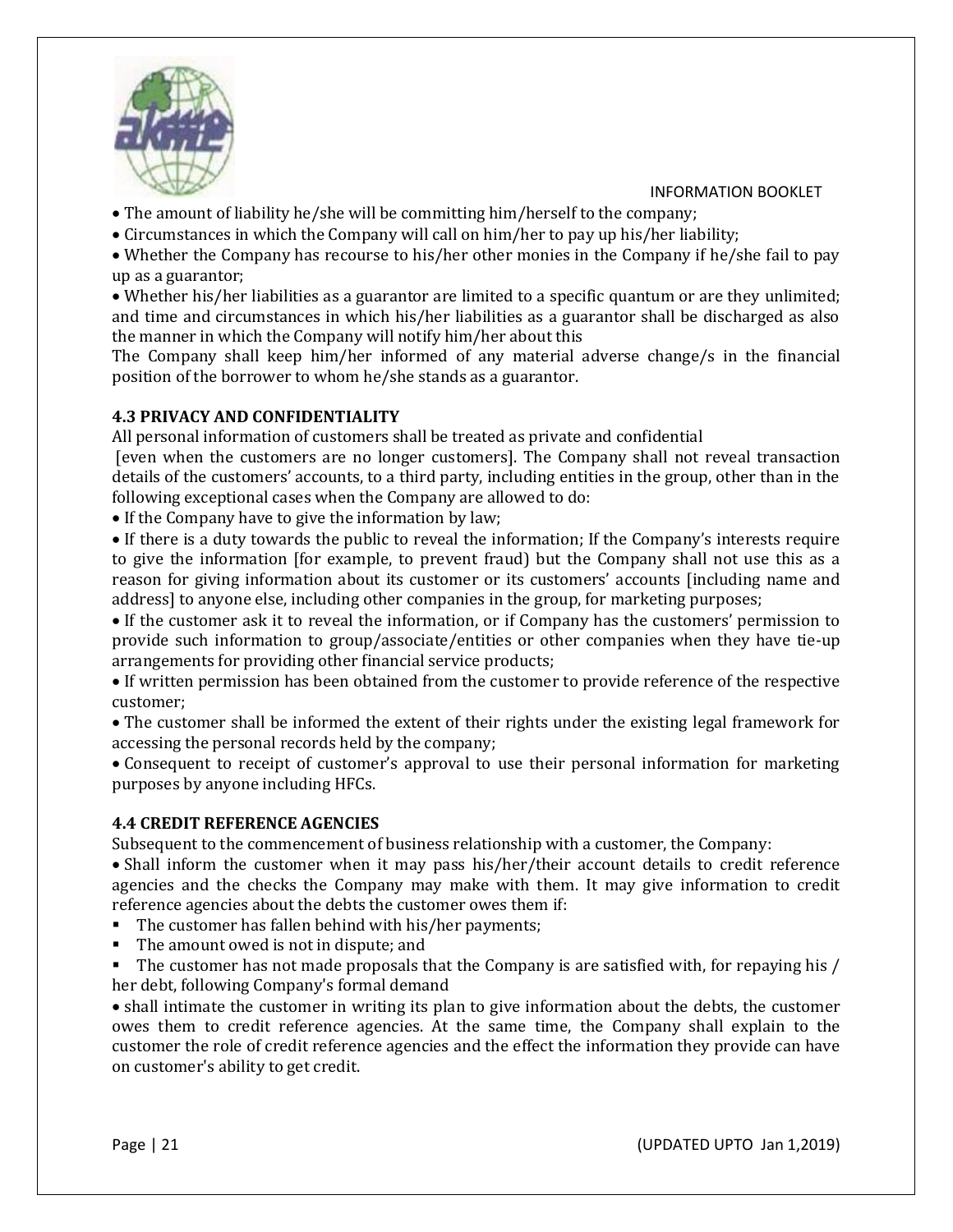

• shall give credit reference agencies, other information about the customer's account if the customer has given them his / her permission to do so.

• shall provide a copy of the information given to the credit reference agencies s to the customer, if so demanded.

# **4.5 COLLECTION OF DUES**

**4.5.1** The Company shall inform customers about the repayment schedule well in advance . However, if the customer does not adhere to repayment schedule, the Company must inform the customers by sending notice or by making personal visits and / or repossession of security if any.

**4.5.2** The Company's collection policy should be built on courtesy, fair treatment and persuasion. The staff appointed for the collection of the dues must follow the guidelines given below:

• The collection staff must identify himself / herself and display the authority letter issued by the Company and upon request, display his / her identity card

• The company shall provide the customer with all the information regarding their dues and further endeavour to give sufficient notice for payment of dues.

**4.5.3** The following guidelines shall be strictly followed by all staff members or authorized personnel of the Company conferred the responsibility of collection and / or security repossession: Customer would be contacted ordinarily at the place of his / her choice and in the absence of any specified place at the place of his / her residence and if unavailable at his / her residence, at the place of business / occupation.

• Customer's privacy should be respected.

• Interaction with the customer shall be in a civil manner

• The Company's representatives shall contact the customers between 0700 hrs and 1900 hrs, unless the special circumstances of the customer's business or occupation require otherwise.

• Customer's request to avoid calls at a particular time or at a particular place shall be honoured as far as possible.

• Time and number of calls and contents of conversation should be documented.

• All assistance should be given to resolve disputes or differences regarding dues in a mutually acceptable and in an orderly manner.

• During visits to customer's place for dues collection, decency and decorum should be maintained.

• Inappropriate occasions such as bereavement in the family or such other calamitous occasions should be avoided for making calls/visits to collect dues.

# **4.6 COMPLAINTS AND GRIEVANCES**

At any stage, if a customer is not satisfied with the service given to him/her, he/she can contact the Company. At ASHFL, we believe in providing the best of services to our customers. We provide customers with easy access to information, products and services, as well as the means to get their grievances redressed.

# **Our Customer Grievance Mechanism as below;**

Page | 22 **(UPDATED UPTO Jan 1,2019**)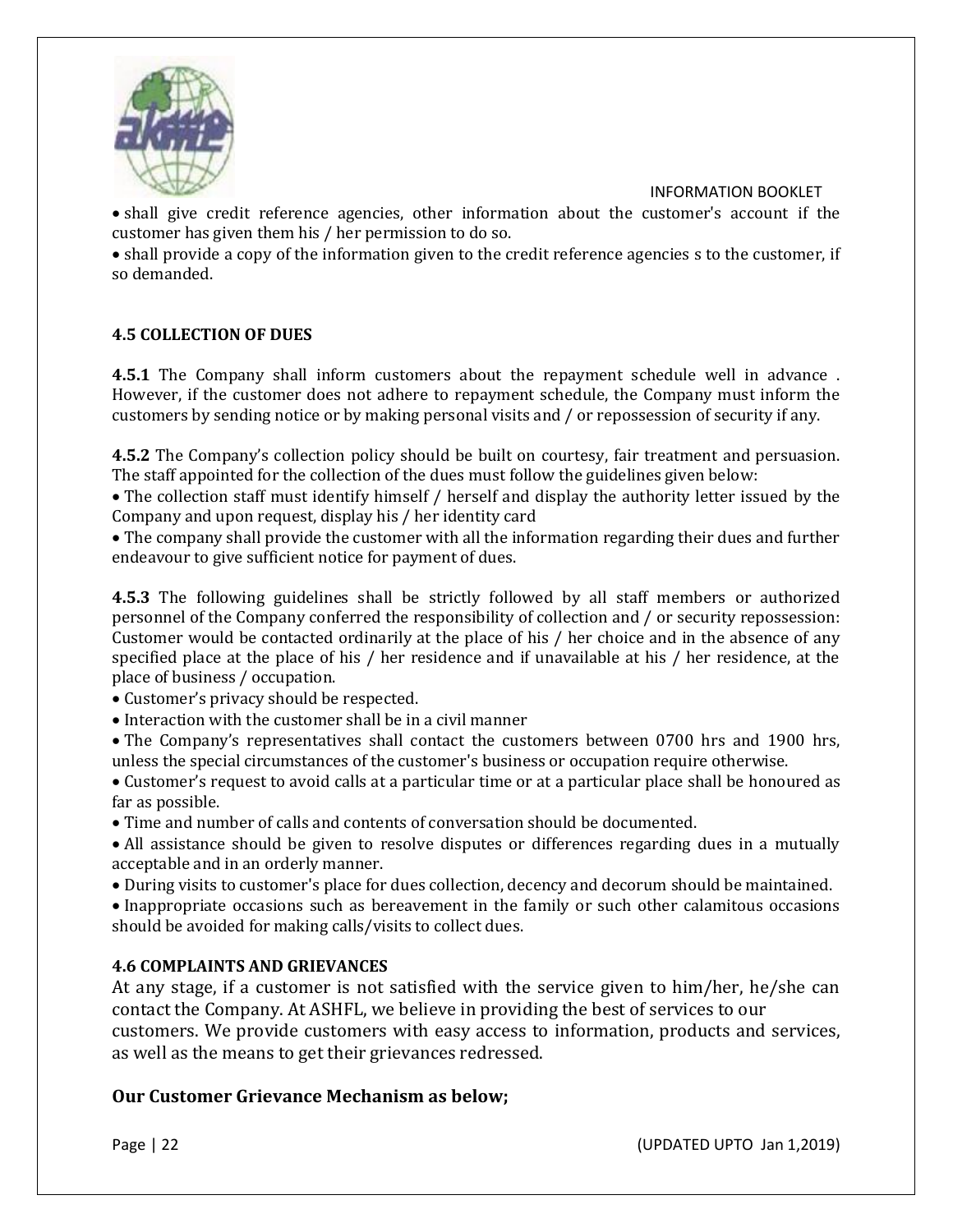

#### **Step1:**

Please visit to the nearest AKME STAR HOUSING FINANCE LIMITED Branch and submit your complaints/grievance get your complaint logged in the "Complaint & Grievance Register" maintained at the branches (During the working hours from 10:30 A.M to 5:30 P.M). We will respond to your complaint within 15 working days.

## **Step 2**:

If you are still not satisfied with the resolution you receive, or you don't receive any response within 15 working days you can write, mail or call to the Nodal Officer of the company:-

Mr. Ashish Kothari (Nodal Officer) AKME STAR HOUSING FINANCE LIMITED 4-5, C Block, Sub City Center, Savina Circle, Udaipur-313002 E-Mail ID: [ashfl.operation@gmail.com](mailto:ashfl.operation@gmail.com) Office: +91 0294-2489501-02 Mob:+91 9214452690 After examining the matter, we shall send the customer our final response or explain why it needs more time to respond and shall endeavor to do so within 15 working days

## **Step 3**:

If your compliant still remains unresolved, you may directly approach the regulatory authority of Housing Finance Companies, National Housing Bank for redressal of your complaints at below address:

## **National Housing Bank,**

**Department of Regulation and Supervision,** (Complaint Redressal Cell)

4th Floor, Core- 5A, India Habitat Centre,

Lodhi Road, New Delhi – 110 003

The complainant can also approach the Complaint Redressal Cell by lodging its complaint at the link https://grids.nhbonline.org.in.

## **5 GENERAL**

• The company shall give the customer information:

• Verify the details mentioned by him/her in the loan application by contacting him/her at his/her residence and / or on business telephone numbers and / or physically visiting his/her residence and/or business addresses through agencies appointed for this purpose, if deemed necessary by the company.

• The customer should be informed to co-operate if the Company needs to investigate a transaction on the customer's account and with the police/ other investigative agencies, if the Company needs to involve them.

• The Company shall advise the customer that if the customer acts fraudulently, he/she shall be responsible for all losses on his/her account and that if the customer acts without reasonable care and this causes losses, the customer may be responsible for the same.

• About their products and services in any one or more of the following languages: Hindi, English or the appropriate local language.

Page | 23 (UPDATED UPTO Jan 1,2019)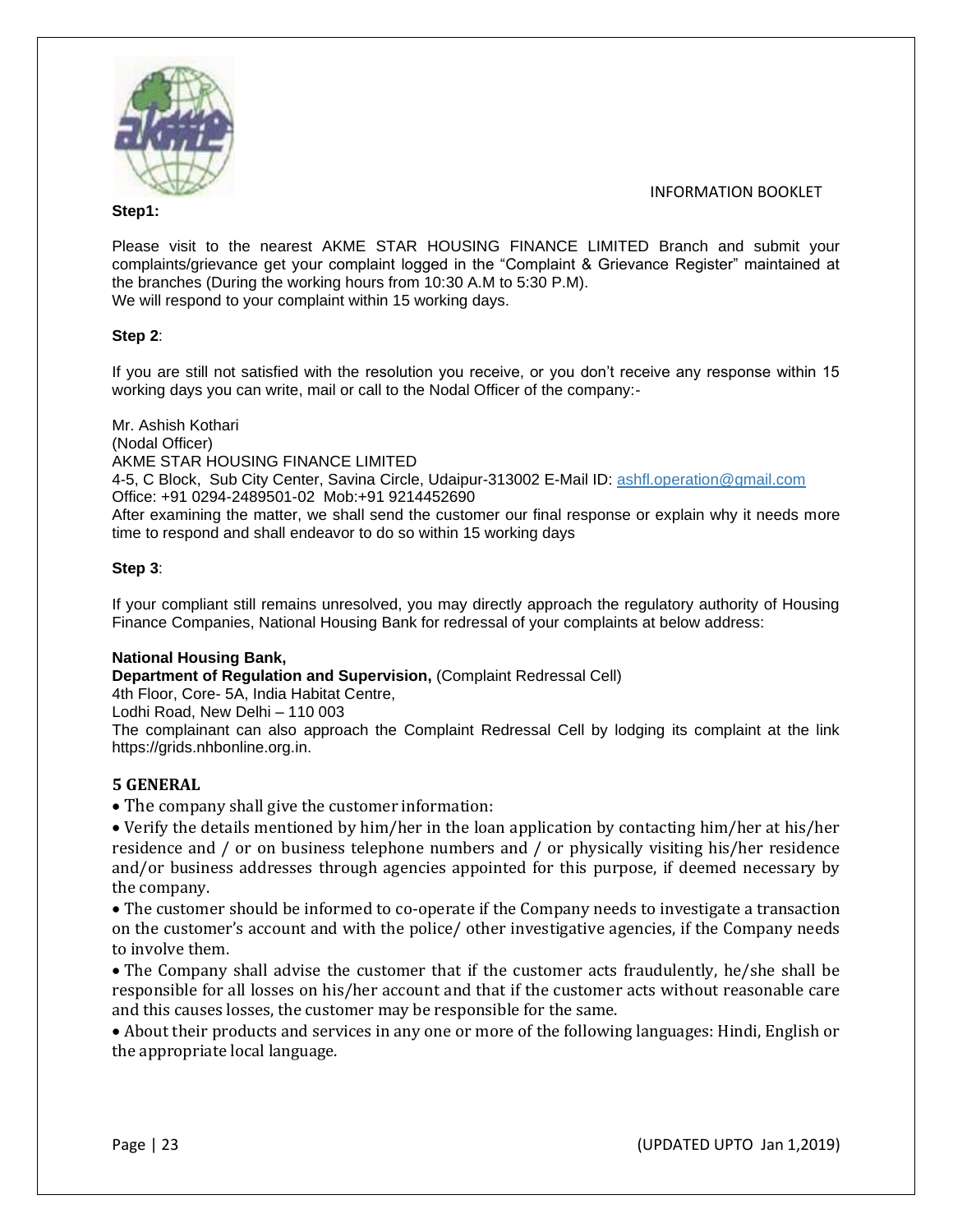

• The Company shall not discriminate on grounds of sex, caste and religion in the matter of lending. However, this does not preclude the Company from instituting or participating in schemes framed for different sections of the society.

• The Company shall process requests for transfer of a loan account, either from the borrower or from a bank/financial institution, in the normal course.

# • **To publicize the code the Company shall:**

❖ Provide existing and new customers with a copy of the Code

❖ Make this Code available on request either over the counter or by electronic communication or mail;

❖ Make available this Code at every branch and on their website; and

❖ Ensure that their staffs are trained to provide relevant information about the Code and to put the Code into practice.

• The Board of Directors of the Company shall provide for periodical review of the compliance of the Fair Practices Code and the functioning of the grievances redressal mechanism at various levels of management. A consolidated report of such reviews shall be submitted to the Board at regular intervals on quarterly basis

# **J. NATIONAL HOUSING BANK (NHB) CERTIFICATE OF REGISTRATION:**